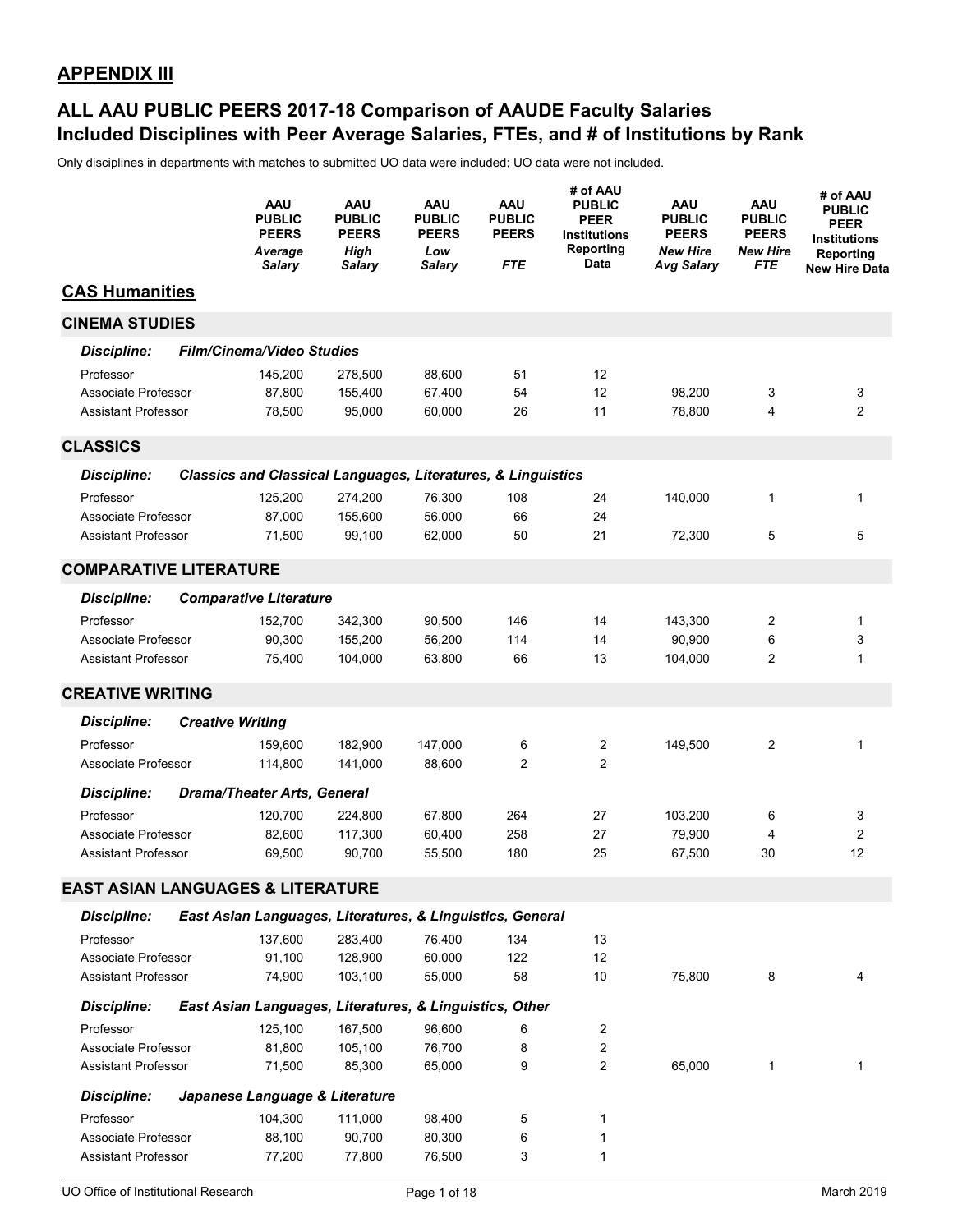### **Included Disciplines with Peer Average Salaries, FTEs, and # of Institutions by Rank ALL AAU PUBLIC PEERS 2017-18 Comparison of AAUDE Faculty Salaries**

|                                  |                    | AAU<br><b>PUBLIC</b><br><b>PEERS</b><br>Average<br><b>Salary</b> | AAU<br><b>PUBLIC</b><br><b>PEERS</b><br><b>High</b><br><b>Salary</b> | AAU<br><b>PUBLIC</b><br><b>PEERS</b><br>Low<br><b>Salary</b> | AAU<br><b>PUBLIC</b><br><b>PEERS</b><br>FTE | # of AAU<br><b>PUBLIC</b><br><b>PEER</b><br>Institutions<br>Reporting<br>Data | AAU<br><b>PUBLIC</b><br><b>PEERS</b><br><b>New Hire</b><br><b>Avg Salary</b> | AAU<br><b>PUBLIC</b><br><b>PEERS</b><br><b>New Hire</b><br><b>FTE</b> | # of AAU<br><b>PUBLIC</b><br><b>PEER</b><br><b>Institutions</b><br>Reporting<br><b>New Hire Data</b> |
|----------------------------------|--------------------|------------------------------------------------------------------|----------------------------------------------------------------------|--------------------------------------------------------------|---------------------------------------------|-------------------------------------------------------------------------------|------------------------------------------------------------------------------|-----------------------------------------------------------------------|------------------------------------------------------------------------------------------------------|
| <b>ENGLISH</b>                   |                    |                                                                  |                                                                      |                                                              |                                             |                                                                               |                                                                              |                                                                       |                                                                                                      |
| <b>Discipline:</b>               |                    | <b>American Literature</b>                                       |                                                                      |                                                              |                                             |                                                                               |                                                                              |                                                                       |                                                                                                      |
| Professor                        |                    | 105,700                                                          | 148,900                                                              | 84,200                                                       | 14                                          | $\mathbf{1}$                                                                  | 92,000                                                                       | 2                                                                     | 1                                                                                                    |
| Associate Professor              |                    | 83,400                                                           | 108,600                                                              | 56,400                                                       | 14                                          | $\mathbf{1}$                                                                  |                                                                              |                                                                       |                                                                                                      |
| <b>Assistant Professor</b>       |                    | 70,000                                                           | 77,200                                                               | 60,700                                                       | 10                                          | $\mathbf{1}$                                                                  |                                                                              |                                                                       |                                                                                                      |
| <b>Discipline:</b>               | <b>English</b>     |                                                                  |                                                                      |                                                              |                                             |                                                                               |                                                                              |                                                                       |                                                                                                      |
| Professor                        |                    | 131,700                                                          | 313,700                                                              | 74,000                                                       | 1,178                                       | 31                                                                            | 157,500                                                                      | 12                                                                    | 6                                                                                                    |
| Associate Professor              |                    | 90,200                                                           | 238,000                                                              | 50,100                                                       | 1,016                                       | 31                                                                            | 104,000                                                                      | 18                                                                    | 8                                                                                                    |
| <b>Assistant Professor</b>       |                    | 73,800                                                           | 110,000                                                              | 59,500                                                       | 372                                         | 31                                                                            | 72,700                                                                       | 48                                                                    | 16                                                                                                   |
| <b>GERMAN &amp; SCANDINAVIAN</b> |                    |                                                                  |                                                                      |                                                              |                                             |                                                                               |                                                                              |                                                                       |                                                                                                      |
| <b>Discipline:</b>               |                    | German Language & Literature                                     |                                                                      |                                                              |                                             |                                                                               |                                                                              |                                                                       |                                                                                                      |
| Professor                        |                    | 115,300                                                          | 202,400                                                              | 80,700                                                       | 49                                          | 14                                                                            | 99,400                                                                       | 1                                                                     | 1                                                                                                    |
| Associate Professor              |                    | 84,700                                                           | 117,000                                                              | 62,200                                                       | 39                                          | 14                                                                            |                                                                              |                                                                       |                                                                                                      |
| <b>Assistant Professor</b>       |                    | 71,800                                                           | 80,000                                                               | 61,200                                                       | 21                                          | 12                                                                            | 73,000                                                                       | 4                                                                     | 4                                                                                                    |
| <b>Discipline:</b>               |                    | German Languages, Literatures, & Linguistics, General            |                                                                      |                                                              |                                             |                                                                               |                                                                              |                                                                       |                                                                                                      |
| Professor                        |                    | 130,300                                                          | 271,300                                                              | 88,800                                                       | 30                                          | 5                                                                             |                                                                              |                                                                       |                                                                                                      |
| Associate Professor              |                    | 86,800                                                           | 121,000                                                              | 58,200                                                       | 18                                          | 5                                                                             |                                                                              |                                                                       |                                                                                                      |
| <b>Assistant Professor</b>       |                    | 66,800                                                           | 78,000                                                               | 57,400                                                       | 9                                           | 3                                                                             | 78,000                                                                       | 1                                                                     | 1                                                                                                    |
| <b>Discipline:</b>               |                    | Scandinavian Languages, Literatures, & Linguistics               |                                                                      |                                                              |                                             |                                                                               |                                                                              |                                                                       |                                                                                                      |
| Professor                        |                    | 136,800                                                          | 194,700                                                              | 92,500                                                       | 6                                           | 3                                                                             |                                                                              |                                                                       |                                                                                                      |
| Associate Professor              |                    | 102,300                                                          | 122,000                                                              | 82,600                                                       | $\overline{c}$                              | 2                                                                             |                                                                              |                                                                       |                                                                                                      |
| <b>Assistant Professor</b>       |                    | 86,500                                                           | 104,600                                                              | 72,100                                                       | 4                                           | $\overline{c}$                                                                | 73,000                                                                       | 1                                                                     | $\mathbf{1}$                                                                                         |
| <b>LINGUISTICS</b>               |                    |                                                                  |                                                                      |                                                              |                                             |                                                                               |                                                                              |                                                                       |                                                                                                      |
| <b>Discipline:</b>               | <b>Linguistics</b> |                                                                  |                                                                      |                                                              |                                             |                                                                               |                                                                              |                                                                       |                                                                                                      |
| Professor                        |                    | 133,300                                                          | 253,300                                                              | 84,000                                                       | 145                                         | 25                                                                            | 139,600                                                                      | 3                                                                     | 3                                                                                                    |
| Associate Professor              |                    | 88,700                                                           | 125,800                                                              | 60,700                                                       | 75                                          | 22                                                                            |                                                                              |                                                                       |                                                                                                      |
| <b>Assistant Professor</b>       |                    | 80,100                                                           | 105,000                                                              | 58,100                                                       | 51                                          | 22                                                                            | 86,400                                                                       | 5                                                                     | 5                                                                                                    |
| <b>PHILOSOPHY</b>                |                    |                                                                  |                                                                      |                                                              |                                             |                                                                               |                                                                              |                                                                       |                                                                                                      |
| <b>Discipline:</b>               | Philosophy         |                                                                  |                                                                      |                                                              |                                             |                                                                               |                                                                              |                                                                       |                                                                                                      |
| Professor                        |                    | 155,900                                                          | 339,000                                                              | 70,800                                                       | 283                                         | 32                                                                            | 164,000                                                                      | 5                                                                     | 5                                                                                                    |
| Associate Professor              |                    | 95,500                                                           | 171,500                                                              | 54,400                                                       | 124                                         | 31                                                                            | 130,000                                                                      | 1                                                                     | 1                                                                                                    |
| <b>Assistant Professor</b>       |                    | 75,900                                                           | 105,700                                                              | 59,200                                                       | 89                                          | 29                                                                            | 72,500                                                                       | 6                                                                     | 6                                                                                                    |
| <b>RELIGIOUS STUDIES</b>         |                    |                                                                  |                                                                      |                                                              |                                             |                                                                               |                                                                              |                                                                       |                                                                                                      |
| <b>Discipline:</b>               |                    | <b>Religion/Religious Studies</b>                                |                                                                      |                                                              |                                             |                                                                               |                                                                              |                                                                       |                                                                                                      |
| Professor                        |                    | 135,000                                                          | 286,000                                                              | 88,800                                                       | 66                                          | 14                                                                            | 120,400                                                                      | 2                                                                     | $\overline{2}$                                                                                       |
| Associate Professor              |                    | 85,600                                                           | 118,700                                                              | 62,000                                                       | 68                                          | 15                                                                            | 74,100                                                                       | 2                                                                     | 1                                                                                                    |
| <b>Assistant Professor</b>       |                    | 72,000                                                           | 116,100                                                              | 60,300                                                       | 44                                          | 15                                                                            | 77,600                                                                       | 3                                                                     | $\overline{2}$                                                                                       |
|                                  |                    |                                                                  |                                                                      |                                                              |                                             |                                                                               |                                                                              |                                                                       |                                                                                                      |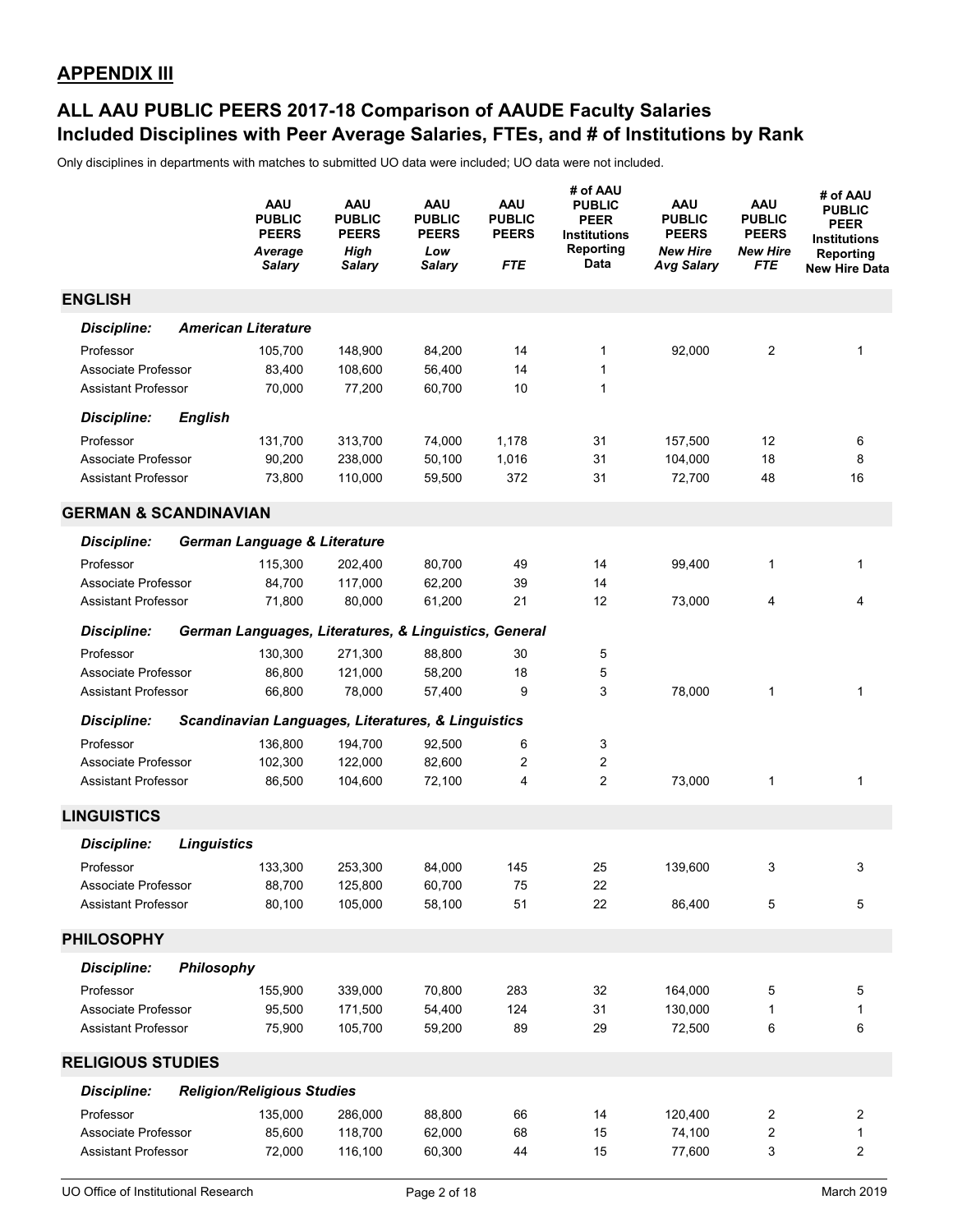### **Included Disciplines with Peer Average Salaries, FTEs, and # of Institutions by Rank ALL AAU PUBLIC PEERS 2017-18 Comparison of AAUDE Faculty Salaries**

|                            | <b>AAU</b><br><b>PUBLIC</b><br><b>PEERS</b><br>Average<br><b>Salary</b> | <b>AAU</b><br><b>PUBLIC</b><br><b>PEERS</b><br>High<br><b>Salary</b> | AAU<br><b>PUBLIC</b><br><b>PEERS</b><br>Low<br><b>Salary</b> | <b>AAU</b><br><b>PUBLIC</b><br><b>PEERS</b><br><b>FTE</b> | # of AAU<br><b>PUBLIC</b><br><b>PEER</b><br><b>Institutions</b><br>Reporting<br>Data | AAU<br><b>PUBLIC</b><br><b>PEERS</b><br><b>New Hire</b><br><b>Avg Salary</b> | <b>AAU</b><br><b>PUBLIC</b><br><b>PEERS</b><br><b>New Hire</b><br><b>FTE</b> | # of AAU<br><b>PUBLIC</b><br><b>PEER</b><br><b>Institutions</b><br>Reporting<br><b>New Hire Data</b> |
|----------------------------|-------------------------------------------------------------------------|----------------------------------------------------------------------|--------------------------------------------------------------|-----------------------------------------------------------|--------------------------------------------------------------------------------------|------------------------------------------------------------------------------|------------------------------------------------------------------------------|------------------------------------------------------------------------------------------------------|
| <b>ROMANCE LANGUAGES</b>   |                                                                         |                                                                      |                                                              |                                                           |                                                                                      |                                                                              |                                                                              |                                                                                                      |
| <b>Discipline:</b>         | French Language & Literature                                            |                                                                      |                                                              |                                                           |                                                                                      |                                                                              |                                                                              |                                                                                                      |
| Professor                  | 127,100                                                                 | 269.700                                                              | 81,800                                                       | 74                                                        | 16                                                                                   |                                                                              |                                                                              |                                                                                                      |
| Associate Professor        | 85,900                                                                  | 122,000                                                              | 63,900                                                       | 71                                                        | 16                                                                                   |                                                                              |                                                                              |                                                                                                      |
| <b>Assistant Professor</b> | 72,200                                                                  | 95,000                                                               | 59,100                                                       | 28                                                        | 15                                                                                   | 64,800                                                                       | 3                                                                            | $\overline{2}$                                                                                       |
| <b>Discipline:</b>         |                                                                         |                                                                      |                                                              |                                                           | Hispanic and Latin American Languages, Literatures, and Linguistics, General         |                                                                              |                                                                              |                                                                                                      |
| Professor                  | 156,100                                                                 | 279,100                                                              | 105,100                                                      | 42                                                        | 6                                                                                    |                                                                              |                                                                              |                                                                                                      |
| Associate Professor        | 99,500                                                                  | 116,200                                                              | 66,600                                                       | 12                                                        | 6                                                                                    |                                                                              |                                                                              |                                                                                                      |
| <b>Assistant Professor</b> | 82,000                                                                  | 104,000                                                              | 73,300                                                       | 15                                                        | 6                                                                                    | 83,400                                                                       | $\overline{4}$                                                               | 4                                                                                                    |
| <b>Discipline:</b>         | Italian Language & Literature                                           |                                                                      |                                                              |                                                           |                                                                                      |                                                                              |                                                                              |                                                                                                      |
| Professor                  | 157,600                                                                 | 220,600                                                              | 111,800                                                      | 7                                                         | $\ensuremath{\mathsf{3}}$                                                            |                                                                              |                                                                              |                                                                                                      |
| Associate Professor        | 101,500                                                                 | 103,700                                                              | 97,800                                                       | $\overline{\mathbf{4}}$                                   | $\overline{2}$                                                                       |                                                                              |                                                                              |                                                                                                      |
| <b>Assistant Professor</b> | 91.700                                                                  | 96,300                                                               | 87,200                                                       | $\overline{2}$                                            | $\overline{2}$                                                                       |                                                                              |                                                                              |                                                                                                      |
| <b>Discipline:</b>         | Romance Languages, Literatures, & Linguistics, General                  |                                                                      |                                                              |                                                           |                                                                                      |                                                                              |                                                                              |                                                                                                      |
| Professor                  | 119,700                                                                 | 213,000                                                              | 66,500                                                       | 55                                                        | 8                                                                                    | 100,400                                                                      | 3                                                                            | $\overline{2}$                                                                                       |
| Associate Professor        | 78,500                                                                  | 109,900                                                              | 57,100                                                       | 59                                                        | 8                                                                                    |                                                                              |                                                                              |                                                                                                      |
| <b>Assistant Professor</b> | 71,100                                                                  | 82,000                                                               | 57,100                                                       | 24                                                        | 8                                                                                    | 75,000                                                                       | $\mathbf{1}$                                                                 | 1                                                                                                    |
| <b>Discipline:</b>         | Romance Languages, Literatures, & Linguistics, Other                    |                                                                      |                                                              |                                                           |                                                                                      |                                                                              |                                                                              |                                                                                                      |
| Professor                  | 111,800                                                                 | 155,200                                                              | 89,800                                                       | 9                                                         | $\overline{2}$                                                                       |                                                                              |                                                                              |                                                                                                      |
| Associate Professor        | 81,100                                                                  | 89,500                                                               | 71,800                                                       | 11                                                        | $\sqrt{2}$                                                                           |                                                                              |                                                                              |                                                                                                      |
| <b>Assistant Professor</b> | 69,300                                                                  | 74,800                                                               | 65,000                                                       | 6                                                         | $\overline{2}$                                                                       | 65,000                                                                       | $\mathbf{1}$                                                                 | 1                                                                                                    |
| Discipline:                | Spanish Language & Literature                                           |                                                                      |                                                              |                                                           |                                                                                      |                                                                              |                                                                              |                                                                                                      |
| Professor                  | 120,200                                                                 | 233,300                                                              | 79,100                                                       | 75                                                        | 15                                                                                   |                                                                              |                                                                              |                                                                                                      |
| Associate Professor        | 84,000                                                                  | 147,600                                                              | 62,300                                                       | 105                                                       | 14                                                                                   |                                                                              |                                                                              |                                                                                                      |
| <b>Assistant Professor</b> | 71,200                                                                  | 87,500                                                               | 60,000                                                       | 36                                                        | 13                                                                                   | 63,500                                                                       | $\overline{2}$                                                               | $\overline{2}$                                                                                       |
| <b>THEATRE ARTS</b>        |                                                                         |                                                                      |                                                              |                                                           |                                                                                      |                                                                              |                                                                              |                                                                                                      |
| Discipline:                | <b>Drama and Dramatics/Theatre Arts, General</b>                        |                                                                      |                                                              |                                                           |                                                                                      |                                                                              |                                                                              |                                                                                                      |
| Professor                  | 120,700                                                                 | 224,800                                                              | 67,800                                                       | 264                                                       | 27                                                                                   | 103,200                                                                      | 6                                                                            | 3                                                                                                    |
| Associate Professor        | 82,600                                                                  | 117,300                                                              | 60,400                                                       | 258                                                       | 27                                                                                   | 79,900                                                                       | 4                                                                            | $\overline{2}$                                                                                       |
| <b>Assistant Professor</b> | 69,500                                                                  | 90,700                                                               | 55,500                                                       | 180                                                       | 25                                                                                   | 67,500                                                                       | 30                                                                           | 12                                                                                                   |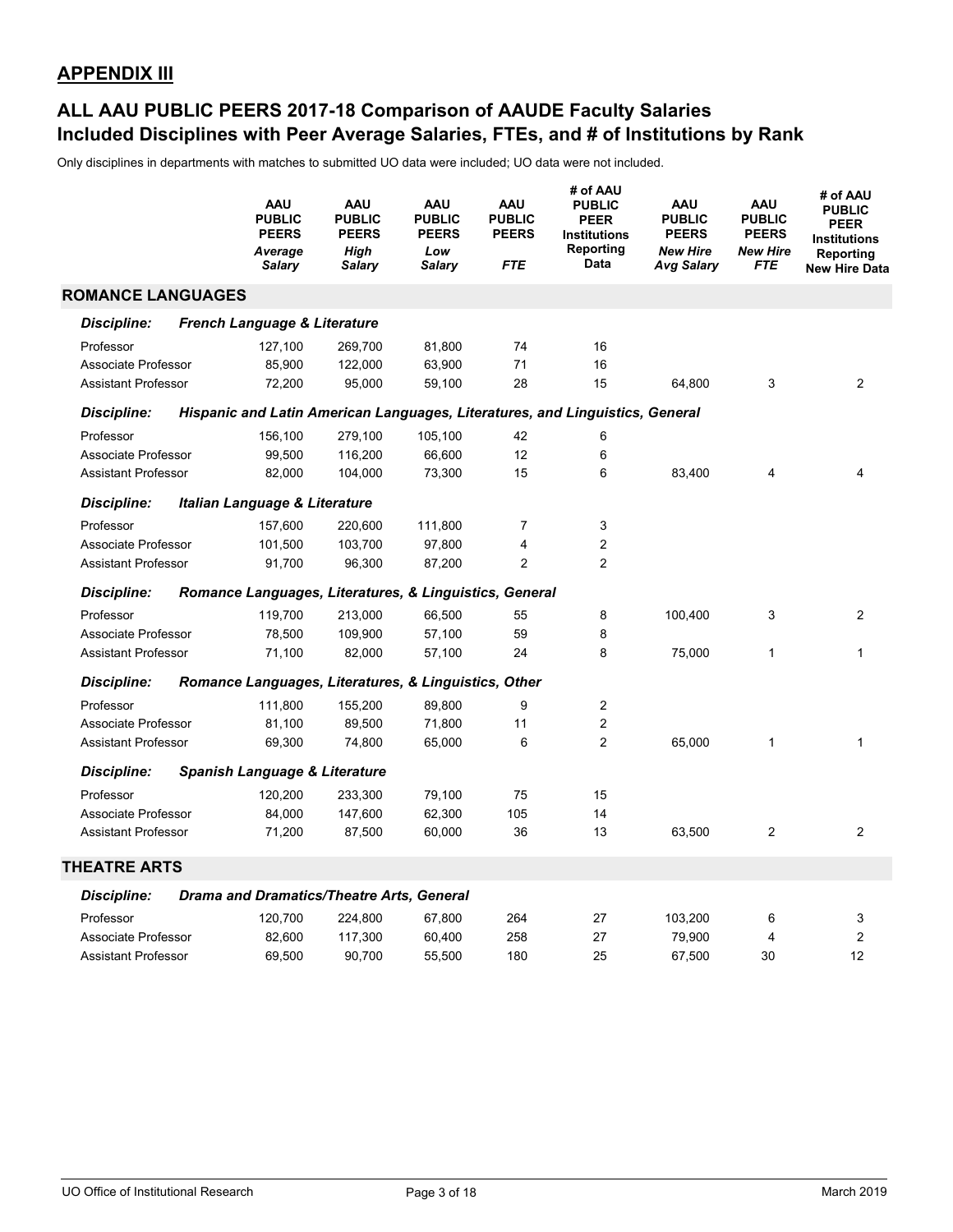### **Included Disciplines with Peer Average Salaries, FTEs, and # of Institutions by Rank ALL AAU PUBLIC PEERS 2017-18 Comparison of AAUDE Faculty Salaries**

|                             |                     | AAU<br><b>PUBLIC</b><br><b>PEERS</b><br>Average<br>Salary | AAU<br><b>PUBLIC</b><br><b>PEERS</b><br>High<br><b>Salary</b> | <b>AAU</b><br><b>PUBLIC</b><br><b>PEERS</b><br>Low<br><b>Salary</b> | <b>AAU</b><br><b>PUBLIC</b><br><b>PEERS</b><br><b>FTE</b> | # of AAU<br><b>PUBLIC</b><br><b>PEER</b><br><b>Institutions</b><br>Reporting<br>Data | AAU<br><b>PUBLIC</b><br><b>PEERS</b><br><b>New Hire</b><br><b>Avg Salary</b> | <b>AAU</b><br><b>PUBLIC</b><br><b>PEERS</b><br><b>New Hire</b><br>FTE | # of AAU<br><b>PUBLIC</b><br><b>PEER</b><br><b>Institutions</b><br>Reporting<br><b>New Hire Data</b> |
|-----------------------------|---------------------|-----------------------------------------------------------|---------------------------------------------------------------|---------------------------------------------------------------------|-----------------------------------------------------------|--------------------------------------------------------------------------------------|------------------------------------------------------------------------------|-----------------------------------------------------------------------|------------------------------------------------------------------------------------------------------|
| <b>CAS Natural Sciences</b> |                     |                                                           |                                                               |                                                                     |                                                           |                                                                                      |                                                                              |                                                                       |                                                                                                      |
| <b>BIOLOGY</b>              |                     |                                                           |                                                               |                                                                     |                                                           |                                                                                      |                                                                              |                                                                       |                                                                                                      |
| <b>Discipline:</b>          | <b>Biochemistry</b> |                                                           |                                                               |                                                                     |                                                           |                                                                                      |                                                                              |                                                                       |                                                                                                      |
| Professor                   |                     | 155,800                                                   | 343,400                                                       | 86,500                                                              | 246                                                       | 8                                                                                    | 175,000                                                                      | 3                                                                     | 1                                                                                                    |
| Associate Professor         |                     | 97,400                                                    | 192,000                                                       | 67,100                                                              | 111                                                       | $\overline{7}$                                                                       |                                                                              |                                                                       |                                                                                                      |
| <b>Assistant Professor</b>  |                     | 86,200                                                    | 100,000                                                       | 74,500                                                              | 102                                                       | $\overline{7}$                                                                       | 88,700                                                                       | 15                                                                    | 5                                                                                                    |
| <b>Discipline:</b>          |                     | <b>Biology, General</b>                                   |                                                               |                                                                     |                                                           |                                                                                      |                                                                              |                                                                       |                                                                                                      |
| Professor                   |                     | 152,100                                                   | 315,600                                                       | 86,600                                                              | 556                                                       | 17                                                                                   | 158,600                                                                      | 14                                                                    | 5                                                                                                    |
| Associate Professor         |                     | 97,600                                                    | 161,300                                                       | 61,700                                                              | 302                                                       | 17                                                                                   | 122,000                                                                      | $\overline{2}$                                                        | 1                                                                                                    |
| <b>Assistant Professor</b>  |                     | 89,700                                                    | 133,900                                                       | 71,400                                                              | 204                                                       | 17                                                                                   | 84,500                                                                       | 22                                                                    | 9                                                                                                    |
| <b>Discipline:</b>          |                     | <b>Botany/Plant Biology</b>                               |                                                               |                                                                     |                                                           |                                                                                      |                                                                              |                                                                       |                                                                                                      |
| Professor                   |                     | 135,100                                                   | 242,500                                                       | 97,100                                                              | 82                                                        | 5                                                                                    | 195,000                                                                      | 2                                                                     | 1                                                                                                    |
| Associate Professor         |                     | 104,300                                                   | 151,200                                                       | 82,100                                                              | 26                                                        | 5                                                                                    |                                                                              |                                                                       |                                                                                                      |
| <b>Assistant Professor</b>  |                     | 82,900                                                    | 98,100                                                        | 75,000                                                              | 38                                                        | 5                                                                                    | 80,900                                                                       | 2                                                                     | 1                                                                                                    |
| <b>Discipline:</b>          | <b>Ecology</b>      |                                                           |                                                               |                                                                     |                                                           |                                                                                      |                                                                              |                                                                       |                                                                                                      |
| Professor                   |                     | 136,800                                                   | 251,400                                                       | 96,900                                                              | 112                                                       | 5                                                                                    | 117,000                                                                      | 2                                                                     | 1                                                                                                    |
| Associate Professor         |                     | 102,900                                                   | 137,000                                                       | 89,900                                                              | 50                                                        | 5                                                                                    |                                                                              |                                                                       |                                                                                                      |
| <b>Assistant Professor</b>  |                     | 82,000                                                    | 112,800                                                       | 78,100                                                              | 46                                                        | 5                                                                                    | 81,000                                                                       | $\overline{c}$                                                        | 1                                                                                                    |
| <b>Discipline:</b>          |                     | <b>Evolutionary Biology</b>                               |                                                               |                                                                     |                                                           |                                                                                      |                                                                              |                                                                       |                                                                                                      |
| Professor                   |                     | 156,300                                                   | 264,600                                                       | 97,300                                                              | 48                                                        | 1                                                                                    |                                                                              |                                                                       |                                                                                                      |
| Associate Professor         |                     | 98,900                                                    | 115,900                                                       | 78,500                                                              | 12                                                        | 1                                                                                    |                                                                              |                                                                       |                                                                                                      |
| <b>Assistant Professor</b>  |                     | 87,500                                                    | 87,500                                                        | 87,500                                                              | 2                                                         | 1                                                                                    |                                                                              |                                                                       |                                                                                                      |
| <b>Discipline:</b>          |                     | <b>Marine Biology &amp; Biological Oceanography</b>       |                                                               |                                                                     |                                                           |                                                                                      |                                                                              |                                                                       |                                                                                                      |
| Professor                   |                     | 171,000                                                   | 326,800                                                       | 118,800                                                             | 32                                                        | 1                                                                                    |                                                                              |                                                                       |                                                                                                      |
| Associate Professor         |                     | 105,200                                                   | 112,900                                                       | 96,200                                                              | $10$                                                      | 1                                                                                    |                                                                              |                                                                       |                                                                                                      |
| <b>Assistant Professor</b>  |                     | 98,200                                                    | 98,200                                                        | 98,200                                                              | $\overline{2}$                                            | 1                                                                                    |                                                                              |                                                                       |                                                                                                      |
| <b>Discipline:</b>          |                     | Microbiology, General                                     |                                                               |                                                                     |                                                           |                                                                                      |                                                                              |                                                                       |                                                                                                      |
| Professor                   |                     | 155,600                                                   | 313,900                                                       | 104,600                                                             | 58                                                        | 4                                                                                    |                                                                              |                                                                       |                                                                                                      |
| Associate Professor         |                     | 91,200                                                    | 116,200                                                       | 88,200                                                              | 20                                                        | 4                                                                                    |                                                                              |                                                                       |                                                                                                      |
| <b>Assistant Professor</b>  |                     | 90,600                                                    | 104,900                                                       | 80,200                                                              | 28                                                        | 4                                                                                    |                                                                              |                                                                       |                                                                                                      |
| <b>Discipline:</b>          |                     | <b>Molecular Biology</b>                                  |                                                               |                                                                     |                                                           |                                                                                      |                                                                              |                                                                       |                                                                                                      |
| Professor                   |                     | 148,500                                                   | 315,600                                                       | 90,400                                                              | 112                                                       | 4                                                                                    |                                                                              |                                                                       |                                                                                                      |
| Associate Professor         |                     | 99,000                                                    | 136,500                                                       | 68,600                                                              | 66                                                        | 4                                                                                    |                                                                              |                                                                       |                                                                                                      |
| <b>Assistant Professor</b>  |                     | 88,600                                                    | 104,700                                                       | 72,700                                                              | 42                                                        | 4                                                                                    | 83,000                                                                       | 4                                                                     | $\overline{2}$                                                                                       |
| <b>Discipline:</b>          |                     | Zoology, General                                          |                                                               |                                                                     |                                                           |                                                                                      |                                                                              |                                                                       |                                                                                                      |
| Professor                   |                     | 122,400                                                   | 185,900                                                       | 77,200                                                              | 64                                                        | 3                                                                                    |                                                                              |                                                                       |                                                                                                      |
| Associate Professor         |                     | 95,600                                                    | 111,300                                                       | 75,900                                                              | 28                                                        | 3                                                                                    |                                                                              |                                                                       |                                                                                                      |
| <b>Assistant Professor</b>  |                     | 84,900                                                    | 92,100                                                        | 81,200                                                              | 26                                                        | 3                                                                                    |                                                                              |                                                                       |                                                                                                      |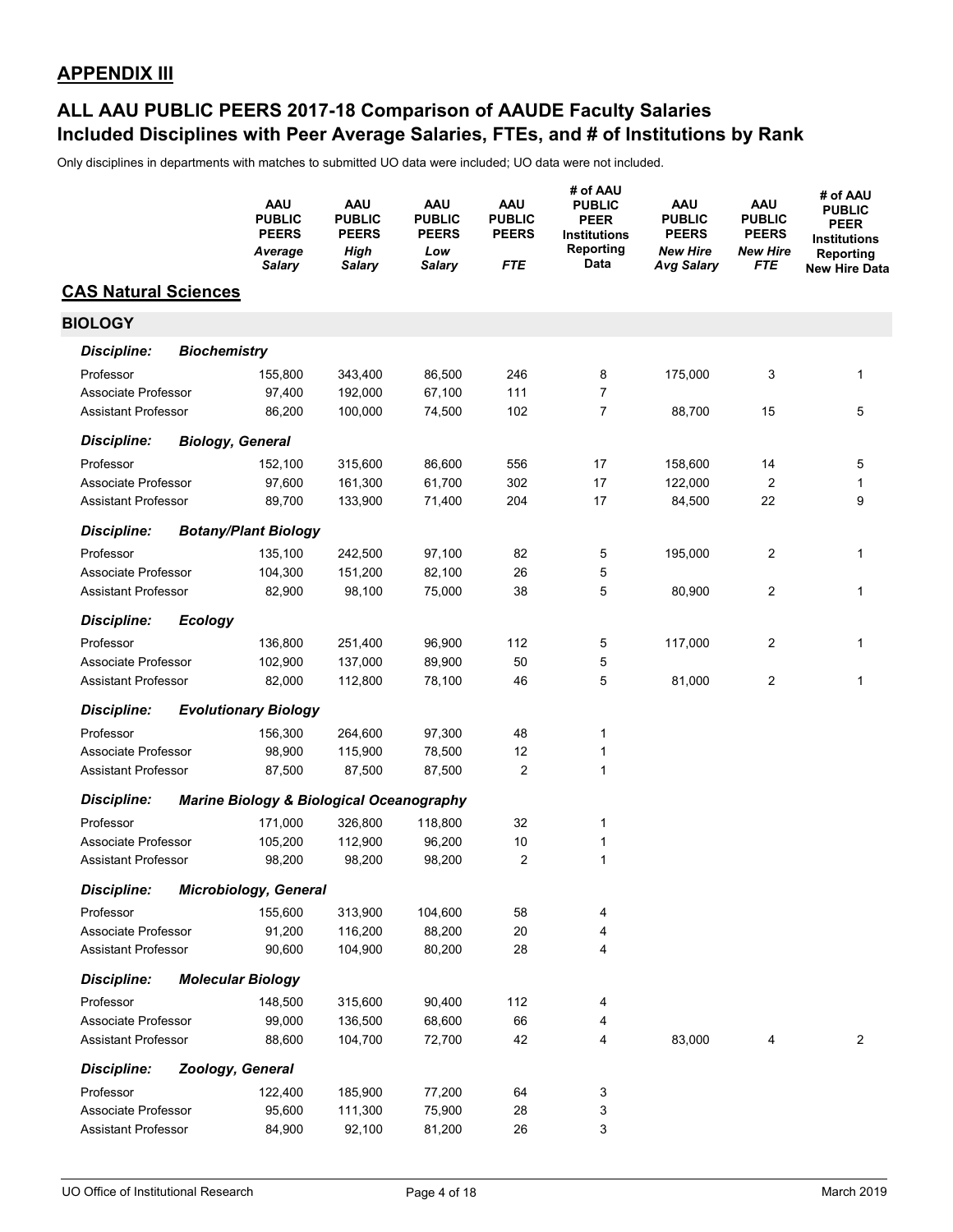### **Included Disciplines with Peer Average Salaries, FTEs, and # of Institutions by Rank ALL AAU PUBLIC PEERS 2017-18 Comparison of AAUDE Faculty Salaries**

|                                           |                     | <b>AAU</b><br><b>PUBLIC</b><br><b>PEERS</b><br>Average<br><b>Salary</b> | AAU<br><b>PUBLIC</b><br><b>PEERS</b><br><b>High</b><br>Salary | AAU<br><b>PUBLIC</b><br><b>PEERS</b><br>Low<br><b>Salary</b> | <b>AAU</b><br><b>PUBLIC</b><br><b>PEERS</b><br><b>FTE</b> | # of AAU<br><b>PUBLIC</b><br><b>PEER</b><br><b>Institutions</b><br>Reporting<br>Data | AAU<br><b>PUBLIC</b><br><b>PEERS</b><br><b>New Hire</b><br><b>Avg Salary</b> | <b>AAU</b><br><b>PUBLIC</b><br><b>PEERS</b><br><b>New Hire</b><br>FTE | # of AAU<br><b>PUBLIC</b><br><b>PEER</b><br><b>Institutions</b><br>Reporting<br><b>New Hire Data</b> |
|-------------------------------------------|---------------------|-------------------------------------------------------------------------|---------------------------------------------------------------|--------------------------------------------------------------|-----------------------------------------------------------|--------------------------------------------------------------------------------------|------------------------------------------------------------------------------|-----------------------------------------------------------------------|------------------------------------------------------------------------------------------------------|
| <b>CHEMISTRY</b>                          |                     |                                                                         |                                                               |                                                              |                                                           |                                                                                      |                                                                              |                                                                       |                                                                                                      |
| Discipline:                               | <b>Biochemistry</b> |                                                                         |                                                               |                                                              |                                                           |                                                                                      |                                                                              |                                                                       |                                                                                                      |
| Professor                                 |                     | 155,800                                                                 | 343,400                                                       | 86,500                                                       | 246                                                       | 8                                                                                    | 175,000                                                                      | 3                                                                     | 1                                                                                                    |
| Associate Professor                       |                     | 97,400                                                                  | 192,000                                                       | 67,100                                                       | 111                                                       | 7                                                                                    |                                                                              |                                                                       |                                                                                                      |
| <b>Assistant Professor</b>                |                     | 86,200                                                                  | 100.000                                                       | 74,500                                                       | 102                                                       | 7                                                                                    | 88,700                                                                       | 15                                                                    | 5                                                                                                    |
| <b>Discipline:</b>                        |                     | <b>Chemistry, General</b>                                               |                                                               |                                                              |                                                           |                                                                                      |                                                                              |                                                                       |                                                                                                      |
| Professor                                 |                     | 163,400                                                                 | 335,400                                                       | 75,500                                                       | 625                                                       | 31                                                                                   | 165,500                                                                      | 12                                                                    | 6                                                                                                    |
| Associate Professor                       |                     | 100,900                                                                 | 184,200                                                       | 71,400                                                       | 185                                                       | 31                                                                                   | 114,000                                                                      | 4                                                                     | 4                                                                                                    |
| <b>Assistant Professor</b>                |                     | 89,200                                                                  | 120,000                                                       | 74,500                                                       | 200                                                       | 31                                                                                   | 89,800                                                                       | 23                                                                    | 15                                                                                                   |
| <b>COMPUTER &amp; INFORMATION SCIENCE</b> |                     |                                                                         |                                                               |                                                              |                                                           |                                                                                      |                                                                              |                                                                       |                                                                                                      |
| <b>Discipline:</b>                        |                     | <b>Computer Programming/Programmer, General</b>                         |                                                               |                                                              |                                                           |                                                                                      |                                                                              |                                                                       |                                                                                                      |
| Professor                                 |                     | 166,900                                                                 | 311,200                                                       | 86,700                                                       | 230                                                       | 15                                                                                   | 208,300                                                                      | 2                                                                     | 2                                                                                                    |
| Associate Professor                       |                     | 124,200                                                                 | 172,300                                                       | 78,500                                                       | 102                                                       | 15                                                                                   | 146,200                                                                      | 6                                                                     | 4                                                                                                    |
| <b>Assistant Professor</b>                |                     | 108,600                                                                 | 132,600                                                       | 74,600                                                       | 119                                                       | 13                                                                                   | 109,800                                                                      | 13                                                                    | 9                                                                                                    |
| <b>Discipline:</b>                        |                     | <b>Computer Science</b>                                                 |                                                               |                                                              |                                                           |                                                                                      |                                                                              |                                                                       |                                                                                                      |
| Professor                                 |                     | 174,700                                                                 | 325,300                                                       | 108,700                                                      | 239                                                       | 14                                                                                   | 164,700                                                                      | 4                                                                     | 3                                                                                                    |
| Associate Professor                       |                     | 119,800                                                                 | 176,700                                                       | 97,000                                                       | 84                                                        | 14                                                                                   | 123,700                                                                      | 4                                                                     | 3                                                                                                    |
| <b>Assistant Professor</b>                |                     | 108,200                                                                 | 163,200                                                       | 92,700                                                       | 96                                                        | 14                                                                                   | 103,300                                                                      | 17                                                                    | 8                                                                                                    |
| <b>Discipline:</b>                        |                     | <b>Information Technology</b>                                           |                                                               |                                                              |                                                           |                                                                                      |                                                                              |                                                                       |                                                                                                      |
| Professor                                 |                     | 241,100                                                                 | 333,000                                                       | 180,300                                                      | 7                                                         | 1                                                                                    |                                                                              |                                                                       |                                                                                                      |
| Associate Professor                       |                     | 136,600                                                                 | 185,000                                                       | 106,100                                                      | 3                                                         | 1                                                                                    |                                                                              |                                                                       |                                                                                                      |
| <b>Assistant Professor</b>                |                     | 168,700                                                                 | 178,000                                                       | 160,000                                                      | 6                                                         | 1                                                                                    |                                                                              |                                                                       |                                                                                                      |
| <b>GEOLOGICAL SCIENCES</b>                |                     |                                                                         |                                                               |                                                              |                                                           |                                                                                      |                                                                              |                                                                       |                                                                                                      |
| <b>Discipline:</b>                        | Geology             |                                                                         |                                                               |                                                              |                                                           |                                                                                      |                                                                              |                                                                       |                                                                                                      |
| Professor                                 |                     | 142.600                                                                 | 293,500                                                       | 80,700                                                       | 714                                                       | 31                                                                                   | 149,300                                                                      | 6                                                                     | 3                                                                                                    |
| Associate Professor                       |                     | 98,700                                                                  | 168,600                                                       | 63,200                                                       | 246                                                       | 28                                                                                   | 99,700                                                                       | 8                                                                     | 3                                                                                                    |
| <b>Assistant Professor</b>                |                     | 84,300                                                                  | 113,900                                                       | 64,600                                                       | 198                                                       | 30                                                                                   | 85,500                                                                       | 14                                                                    | 7                                                                                                    |
| <b>HUMAN PHYSIOLOGY</b>                   |                     |                                                                         |                                                               |                                                              |                                                           |                                                                                      |                                                                              |                                                                       |                                                                                                      |
| <b>Discipline:</b>                        |                     | <b>Exercise Physiology</b>                                              |                                                               |                                                              |                                                           |                                                                                      |                                                                              |                                                                       |                                                                                                      |
| Professor                                 |                     | 157,900                                                                 | 213,400                                                       | 110,500                                                      | 8                                                         | 2                                                                                    | 158,000                                                                      | 2                                                                     | 1                                                                                                    |
| Associate Professor                       |                     | 91,600                                                                  | 108,900                                                       | 62,100                                                       | $10$                                                      | 2                                                                                    |                                                                              |                                                                       |                                                                                                      |
| <b>Assistant Professor</b>                |                     | 75,900                                                                  | 89,500                                                        | 70,000                                                       | 5                                                         | 2                                                                                    | 78,000                                                                       | 1                                                                     | 1                                                                                                    |
| <b>Discipline:</b>                        |                     | <b>Kinesiology and Exercise Science</b>                                 |                                                               |                                                              |                                                           |                                                                                      |                                                                              |                                                                       |                                                                                                      |
| Professor                                 |                     | 129,200                                                                 | 239,900                                                       | 77,000                                                       | 89                                                        | 13                                                                                   | 183,600                                                                      | 3                                                                     | 3                                                                                                    |
| Associate Professor                       |                     | 97,000                                                                  | 141,500                                                       | 71,800                                                       | 74                                                        | 14                                                                                   | 93,200                                                                       | 1                                                                     | 1                                                                                                    |
| <b>Assistant Professor</b>                |                     | 78,100                                                                  | 95,100                                                        | 62,900                                                       | 80                                                        | 14                                                                                   | 77,800                                                                       | 13                                                                    | 6                                                                                                    |
|                                           |                     |                                                                         |                                                               |                                                              |                                                           |                                                                                      |                                                                              |                                                                       |                                                                                                      |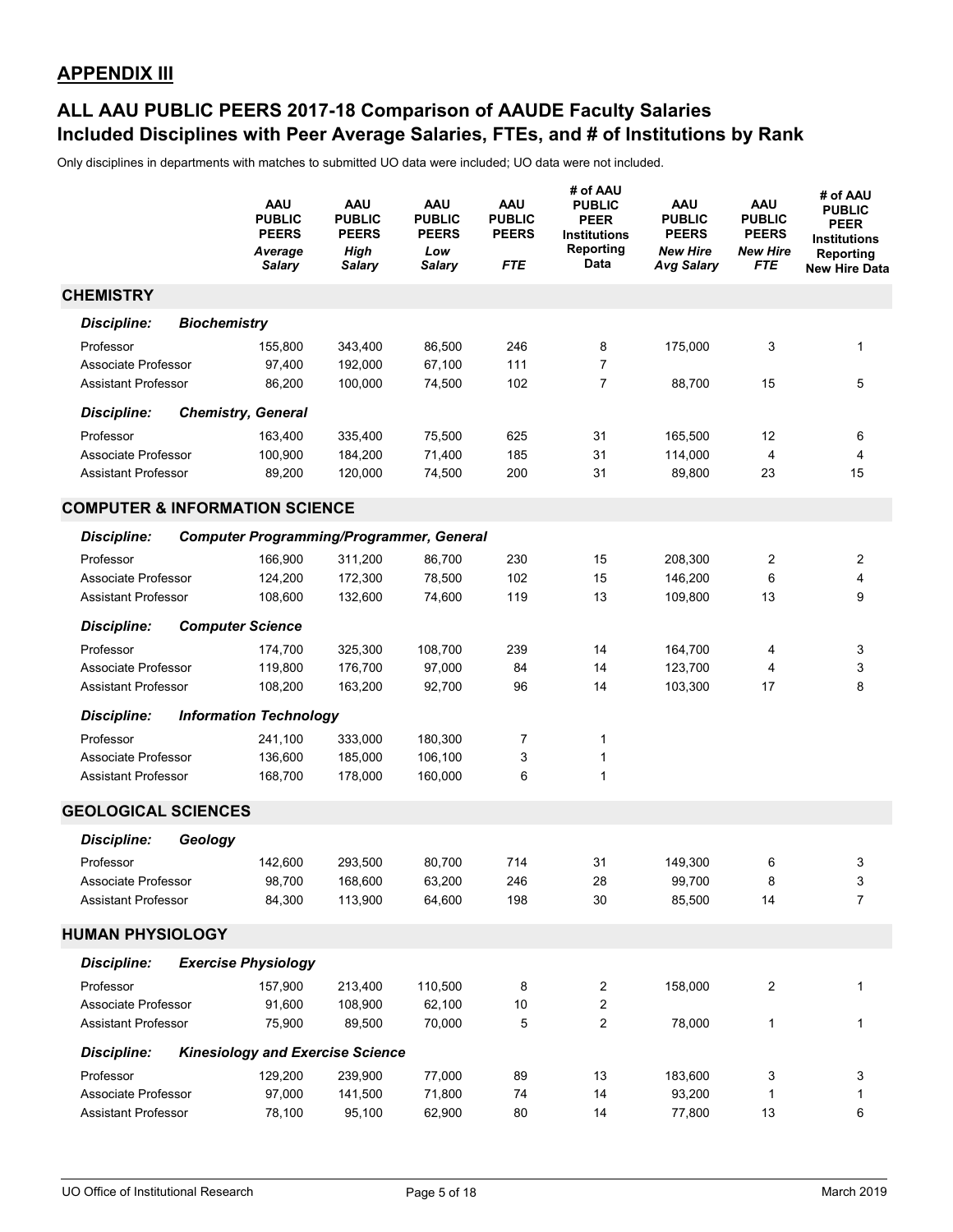### **Included Disciplines with Peer Average Salaries, FTEs, and # of Institutions by Rank ALL AAU PUBLIC PEERS 2017-18 Comparison of AAUDE Faculty Salaries**

|                            |                     | AAU<br><b>PUBLIC</b><br><b>PEERS</b><br>Average<br><b>Salary</b> | <b>AAU</b><br><b>PUBLIC</b><br><b>PEERS</b><br><b>High</b><br><b>Salary</b> | <b>AAU</b><br><b>PUBLIC</b><br><b>PEERS</b><br>Low<br><b>Salary</b> | <b>AAU</b><br><b>PUBLIC</b><br><b>PEERS</b><br>FTE | # of AAU<br><b>PUBLIC</b><br><b>PEER</b><br><b>Institutions</b><br>Reporting<br>Data | AAU<br><b>PUBLIC</b><br><b>PEERS</b><br><b>New Hire</b><br><b>Avg Salary</b> | <b>AAU</b><br><b>PUBLIC</b><br><b>PEERS</b><br><b>New Hire</b><br><b>FTE</b> | # of AAU<br><b>PUBLIC</b><br><b>PEER</b><br><b>Institutions</b><br>Reporting<br>New Hire Data |
|----------------------------|---------------------|------------------------------------------------------------------|-----------------------------------------------------------------------------|---------------------------------------------------------------------|----------------------------------------------------|--------------------------------------------------------------------------------------|------------------------------------------------------------------------------|------------------------------------------------------------------------------|-----------------------------------------------------------------------------------------------|
| <b>Discipline:</b>         |                     | <b>Physiology, General</b>                                       |                                                                             |                                                                     |                                                    |                                                                                      |                                                                              |                                                                              |                                                                                               |
| Professor                  |                     | 164,000                                                          | 380,000                                                                     | 108,300                                                             | 30                                                 | 4                                                                                    | 257,500                                                                      | 2                                                                            | 2                                                                                             |
| Associate Professor        |                     | 108,600                                                          | 167,500                                                                     | 78,300                                                              | 22                                                 | 5                                                                                    |                                                                              |                                                                              |                                                                                               |
| <b>Assistant Professor</b> |                     | 90,400                                                           | 114,100                                                                     | 80,300                                                              | 11                                                 | 4                                                                                    | 85,000                                                                       | 1                                                                            | 1                                                                                             |
| <b>MATHEMATICS</b>         |                     |                                                                  |                                                                             |                                                                     |                                                    |                                                                                      |                                                                              |                                                                              |                                                                                               |
| <b>Discipline:</b>         |                     | <b>Mathematics, General</b>                                      |                                                                             |                                                                     |                                                    |                                                                                      |                                                                              |                                                                              |                                                                                               |
| Professor                  |                     | 147,300                                                          | 458,300                                                                     | 73,200                                                              | 901                                                | 32                                                                                   | 153,800                                                                      | 5                                                                            | 4                                                                                             |
| Associate Professor        |                     | 98,900                                                           | 159,000                                                                     | 57,800                                                              | 263                                                | 32                                                                                   | 109,600                                                                      | 8                                                                            | 6                                                                                             |
| <b>Assistant Professor</b> |                     | 90,200                                                           | 122,800                                                                     | 55,000                                                              | 190                                                | 32                                                                                   | 89,700                                                                       | 24                                                                           | 18                                                                                            |
|                            |                     |                                                                  |                                                                             |                                                                     |                                                    |                                                                                      |                                                                              |                                                                              |                                                                                               |
| <b>Discipline:</b>         |                     | <b>Statistics, General</b>                                       |                                                                             |                                                                     |                                                    |                                                                                      |                                                                              |                                                                              |                                                                                               |
| Professor                  |                     | 162,100                                                          | 303,100                                                                     | 101,300                                                             | 185                                                | 23                                                                                   | 194,200                                                                      | 3                                                                            | 3                                                                                             |
| Associate Professor        |                     | 111,900                                                          | 315,900                                                                     | 74,000                                                              | 86                                                 | 22                                                                                   | 135,000                                                                      | 3                                                                            | $\overline{2}$                                                                                |
| <b>Assistant Professor</b> |                     | 99,200                                                           | 180,000                                                                     | 81,000                                                              | 104                                                | 23                                                                                   | 98,600                                                                       | 16                                                                           | 11                                                                                            |
| <b>PHYSICS</b>             |                     |                                                                  |                                                                             |                                                                     |                                                    |                                                                                      |                                                                              |                                                                              |                                                                                               |
| <b>Discipline:</b>         | <b>Astronomy</b>    |                                                                  |                                                                             |                                                                     |                                                    |                                                                                      |                                                                              |                                                                              |                                                                                               |
| Professor                  |                     | 138,200                                                          | 258,600                                                                     | 76,500                                                              | 115                                                | 13                                                                                   |                                                                              |                                                                              |                                                                                               |
| Associate Professor        |                     | 100,200                                                          | 142,900                                                                     | 80,800                                                              | 33                                                 | 13                                                                                   |                                                                              |                                                                              |                                                                                               |
| <b>Assistant Professor</b> |                     | 90,000                                                           | 107,500                                                                     | 73,500                                                              | 35                                                 | 12                                                                                   | 91,800                                                                       | 8                                                                            | 6                                                                                             |
| <b>Discipline:</b>         | <b>Astrophysics</b> |                                                                  |                                                                             |                                                                     |                                                    |                                                                                      |                                                                              |                                                                              |                                                                                               |
| Professor                  |                     | 142,100                                                          | 186,300                                                                     | 111,500                                                             | 13                                                 | 1                                                                                    |                                                                              |                                                                              |                                                                                               |
| Associate Professor        |                     | 104,200                                                          | 110,800                                                                     | 99,700                                                              | 5                                                  | 1                                                                                    |                                                                              |                                                                              |                                                                                               |
| <b>Assistant Professor</b> |                     | 96,100                                                           | 105,900                                                                     | 92,000                                                              | $\overline{7}$                                     | 1                                                                                    |                                                                              |                                                                              |                                                                                               |
| <b>Discipline:</b>         |                     | <b>Optics/Optical Sciences</b>                                   |                                                                             |                                                                     |                                                    |                                                                                      |                                                                              |                                                                              |                                                                                               |
| Professor                  |                     | 150,900                                                          | 324,800                                                                     | 106,200                                                             | 16                                                 | 1                                                                                    |                                                                              |                                                                              |                                                                                               |
| Associate Professor        |                     | 112,500                                                          | 127,400                                                                     | 96,900                                                              | 6                                                  | 1                                                                                    | 121,200                                                                      | 2                                                                            | 1                                                                                             |
| <b>Assistant Professor</b> |                     | 90,100                                                           | 91,100                                                                      | 88,600                                                              | 3                                                  | 1                                                                                    |                                                                              |                                                                              |                                                                                               |
| <b>Discipline:</b>         |                     | <b>Physics, General</b>                                          |                                                                             |                                                                     |                                                    |                                                                                      |                                                                              |                                                                              |                                                                                               |
| Professor                  |                     | 148,300                                                          | 475,900                                                                     | 66,300                                                              | 893                                                | 33                                                                                   | 148,600                                                                      | 4                                                                            | 3                                                                                             |
| Associate Professor        |                     | 102,300                                                          | 159,200                                                                     | 70,800                                                              | 196                                                | 32                                                                                   | 89,600                                                                       | 2                                                                            | $\boldsymbol{2}$                                                                              |
| <b>Assistant Professor</b> |                     | 93,500                                                           | 136,200                                                                     | 73,000                                                              | 202                                                | 32                                                                                   | 87,700                                                                       | 18                                                                           | 15                                                                                            |
|                            |                     |                                                                  |                                                                             |                                                                     |                                                    |                                                                                      |                                                                              |                                                                              |                                                                                               |
| <b>PSYCHOLOGY</b>          |                     |                                                                  |                                                                             |                                                                     |                                                    |                                                                                      |                                                                              |                                                                              |                                                                                               |
| <b>Discipline:</b>         |                     | Psychology, General                                              |                                                                             |                                                                     |                                                    |                                                                                      |                                                                              |                                                                              |                                                                                               |
| Professor                  |                     | 153,600                                                          | 404,700                                                                     | 56,000                                                              | 661                                                | 32                                                                                   | 165,400                                                                      | 4                                                                            | 3                                                                                             |
| Associate Professor        |                     | 104,000                                                          | 581,200                                                                     | 51,300                                                              | 274                                                | 32                                                                                   | 118,200                                                                      | 6                                                                            | 6                                                                                             |
| Assistant Professor        |                     | 85,500                                                           | 139,500                                                                     | 61,400                                                              | 215                                                | 32                                                                                   | 89,000                                                                       | 19                                                                           | 16                                                                                            |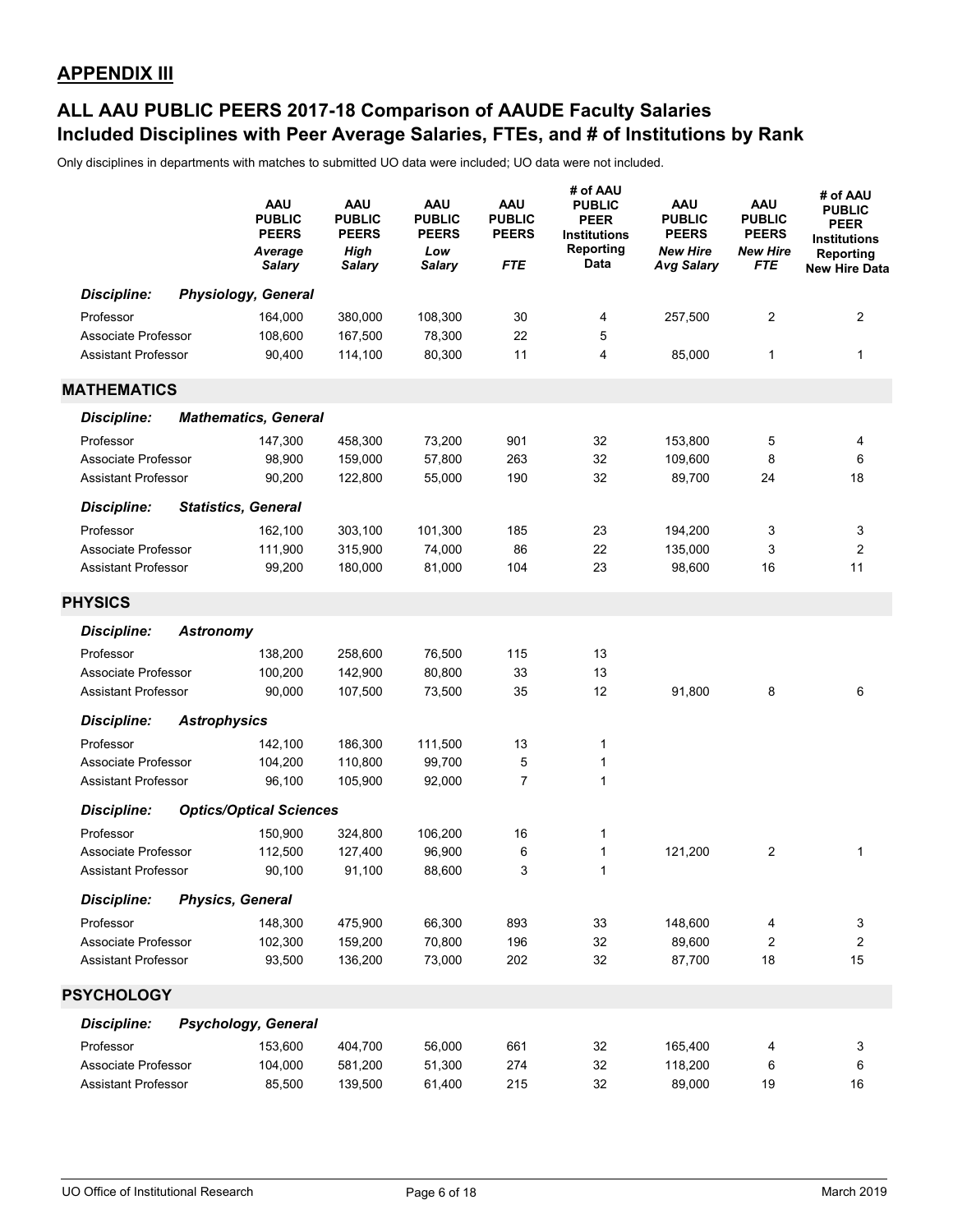### **Included Disciplines with Peer Average Salaries, FTEs, and # of Institutions by Rank ALL AAU PUBLIC PEERS 2017-18 Comparison of AAUDE Faculty Salaries**

|                              |                     | AAU<br><b>PUBLIC</b><br><b>PEERS</b><br>Average<br><b>Salary</b> | AAU<br><b>PUBLIC</b><br><b>PEERS</b><br>High<br><b>Salary</b> | AAU<br><b>PUBLIC</b><br><b>PEERS</b><br>Low<br><b>Salary</b> | AAU<br><b>PUBLIC</b><br><b>PEERS</b><br><b>FTE</b> | # of AAU<br><b>PUBLIC</b><br><b>PEER</b><br><b>Institutions</b><br>Reporting<br>Data | AAU<br><b>PUBLIC</b><br><b>PEERS</b><br><b>New Hire</b><br><b>Avg Salary</b> | <b>AAU</b><br><b>PUBLIC</b><br><b>PEERS</b><br><b>New Hire</b><br><b>FTE</b> | # of AAU<br><b>PUBLIC</b><br><b>PEER</b><br><b>Institutions</b><br>Reporting<br><b>New Hire Data</b> |
|------------------------------|---------------------|------------------------------------------------------------------|---------------------------------------------------------------|--------------------------------------------------------------|----------------------------------------------------|--------------------------------------------------------------------------------------|------------------------------------------------------------------------------|------------------------------------------------------------------------------|------------------------------------------------------------------------------------------------------|
| <b>CAS Social Sciences</b>   |                     |                                                                  |                                                               |                                                              |                                                    |                                                                                      |                                                                              |                                                                              |                                                                                                      |
| <b>ANTHROPOLOGY</b>          |                     |                                                                  |                                                               |                                                              |                                                    |                                                                                      |                                                                              |                                                                              |                                                                                                      |
| <b>Discipline:</b>           | <b>Anthropology</b> |                                                                  |                                                               |                                                              |                                                    |                                                                                      |                                                                              |                                                                              |                                                                                                      |
| Professor                    |                     | 138,000                                                          | 333,800                                                       | 78,200                                                       | 265                                                | 31                                                                                   | 172,200                                                                      | 5                                                                            | 5                                                                                                    |
| Associate Professor          |                     | 90,300                                                           | 200,200                                                       | 57,600                                                       | 214                                                | 31                                                                                   | 97.100                                                                       | 5                                                                            | 5                                                                                                    |
| <b>Assistant Professor</b>   |                     | 80,500                                                           | 132,400                                                       | 61,200                                                       | 108                                                | 31                                                                                   | 78,600                                                                       | 12                                                                           | 11                                                                                                   |
| <b>ECONOMICS</b>             |                     |                                                                  |                                                               |                                                              |                                                    |                                                                                      |                                                                              |                                                                              |                                                                                                      |
| <b>Discipline:</b>           |                     | <b>Economics, General</b>                                        |                                                               |                                                              |                                                    |                                                                                      |                                                                              |                                                                              |                                                                                                      |
| Professor                    |                     | 232,500                                                          | 436,100                                                       | 104,500                                                      | 377                                                | 31                                                                                   | 267,500                                                                      | 3                                                                            | 3                                                                                                    |
| Associate Professor          |                     | 160.600                                                          | 375,000                                                       | 63,200                                                       | 176                                                | 31                                                                                   | 182,700                                                                      | 5                                                                            | 4                                                                                                    |
| <b>Assistant Professor</b>   |                     | 133,200                                                          | 192,900                                                       | 95,900                                                       | 205                                                | 31                                                                                   | 134,800                                                                      | 30                                                                           | 20                                                                                                   |
| <b>ENVIRONMENTAL STUDIES</b> |                     |                                                                  |                                                               |                                                              |                                                    |                                                                                      |                                                                              |                                                                              |                                                                                                      |
| <b>Discipline:</b>           |                     | <b>Environmental Studies</b>                                     |                                                               |                                                              |                                                    |                                                                                      |                                                                              |                                                                              |                                                                                                      |
| Professor                    |                     | 153,400                                                          | 240,600                                                       | 87,300                                                       | 48                                                 | 6                                                                                    |                                                                              |                                                                              |                                                                                                      |
| Associate Professor          |                     | 106,900                                                          | 128,000                                                       | 83,100                                                       | 28                                                 | 8                                                                                    | 107,300                                                                      | 1                                                                            | 1                                                                                                    |
| <b>Assistant Professor</b>   |                     | 88,100                                                           | 126,100                                                       | 70,000                                                       | 27                                                 | 8                                                                                    | 87,600                                                                       | 5                                                                            | 5                                                                                                    |
| <b>ETHNIC STUDIES</b>        |                     |                                                                  |                                                               |                                                              |                                                    |                                                                                      |                                                                              |                                                                              |                                                                                                      |
| <b>Discipline:</b>           |                     | <b>African-American/Black Studies</b>                            |                                                               |                                                              |                                                    |                                                                                      |                                                                              |                                                                              |                                                                                                      |
| Professor                    |                     | 142,000                                                          | 340,100                                                       | 91,200                                                       | 41                                                 | 15                                                                                   | 300,000                                                                      | 1                                                                            | 1                                                                                                    |
| Associate Professor          |                     | 102,200                                                          | 175,000                                                       | 72,300                                                       | 68                                                 | 19                                                                                   |                                                                              |                                                                              |                                                                                                      |
| <b>Assistant Professor</b>   |                     | 77,700                                                           | 119,200                                                       | 62,800                                                       | 37                                                 | 15                                                                                   | 80,100                                                                       | 7                                                                            | 6                                                                                                    |
| <b>Discipline:</b>           |                     | <b>American Indian/Native American Studies</b>                   |                                                               |                                                              |                                                    |                                                                                      |                                                                              |                                                                              |                                                                                                      |
| Professor                    |                     | 129,700                                                          | 205,000                                                       | 95,000                                                       | 9                                                  | 4                                                                                    |                                                                              |                                                                              |                                                                                                      |
| Associate Professor          |                     | 93,900                                                           | 119,900                                                       | 76,500                                                       | 8                                                  | 6                                                                                    |                                                                              |                                                                              |                                                                                                      |
| <b>Assistant Professor</b>   |                     | 85,200                                                           | 88,400                                                        | 81,700                                                       | 5                                                  | 2                                                                                    |                                                                              |                                                                              |                                                                                                      |
| <b>Discipline:</b>           |                     | American/United States Studies/Civilization                      |                                                               |                                                              |                                                    |                                                                                      |                                                                              |                                                                              |                                                                                                      |
| Professor                    |                     | 132,900                                                          | 214,000                                                       | 91,000                                                       | 32                                                 | 10                                                                                   | 92,800                                                                       | 1                                                                            | 1                                                                                                    |
| Associate Professor          |                     | 94,000                                                           | 155,400                                                       | 69,900                                                       | 40                                                 | 10                                                                                   | 95,500                                                                       | 2                                                                            | $\overline{\mathbf{c}}$                                                                              |
| <b>Assistant Professor</b>   |                     | 78,000                                                           | 97,500                                                        | 64,200                                                       | 25                                                 | 9                                                                                    | 78,000                                                                       | 3                                                                            | 3                                                                                                    |
| <b>Discipline:</b>           |                     | <b>Asian-American Studies</b>                                    |                                                               |                                                              |                                                    |                                                                                      |                                                                              |                                                                              |                                                                                                      |
| Professor                    |                     | 134,100                                                          | 257,600                                                       | 124,700                                                      | 12                                                 | 4                                                                                    |                                                                              |                                                                              |                                                                                                      |
| Associate Professor          |                     | 107,100                                                          | 134,200                                                       | 93,500                                                       | 14                                                 | 4                                                                                    |                                                                              |                                                                              |                                                                                                      |
| <b>Discipline:</b>           |                     | <b>Ethnic Studies</b>                                            |                                                               |                                                              |                                                    |                                                                                      |                                                                              |                                                                              |                                                                                                      |
| Professor                    |                     | 159,800                                                          | 307,100                                                       | 110,700                                                      | 6                                                  | 2                                                                                    |                                                                              |                                                                              |                                                                                                      |
| Associate Professor          |                     | 120,300                                                          | 155,900                                                       | 95,300                                                       | 10                                                 | 2                                                                                    |                                                                              |                                                                              |                                                                                                      |
| <b>Assistant Professor</b>   |                     | 86,900                                                           | 129,400                                                       | 76,300                                                       | 8                                                  | 2                                                                                    | 79,000                                                                       | 1                                                                            | 1                                                                                                    |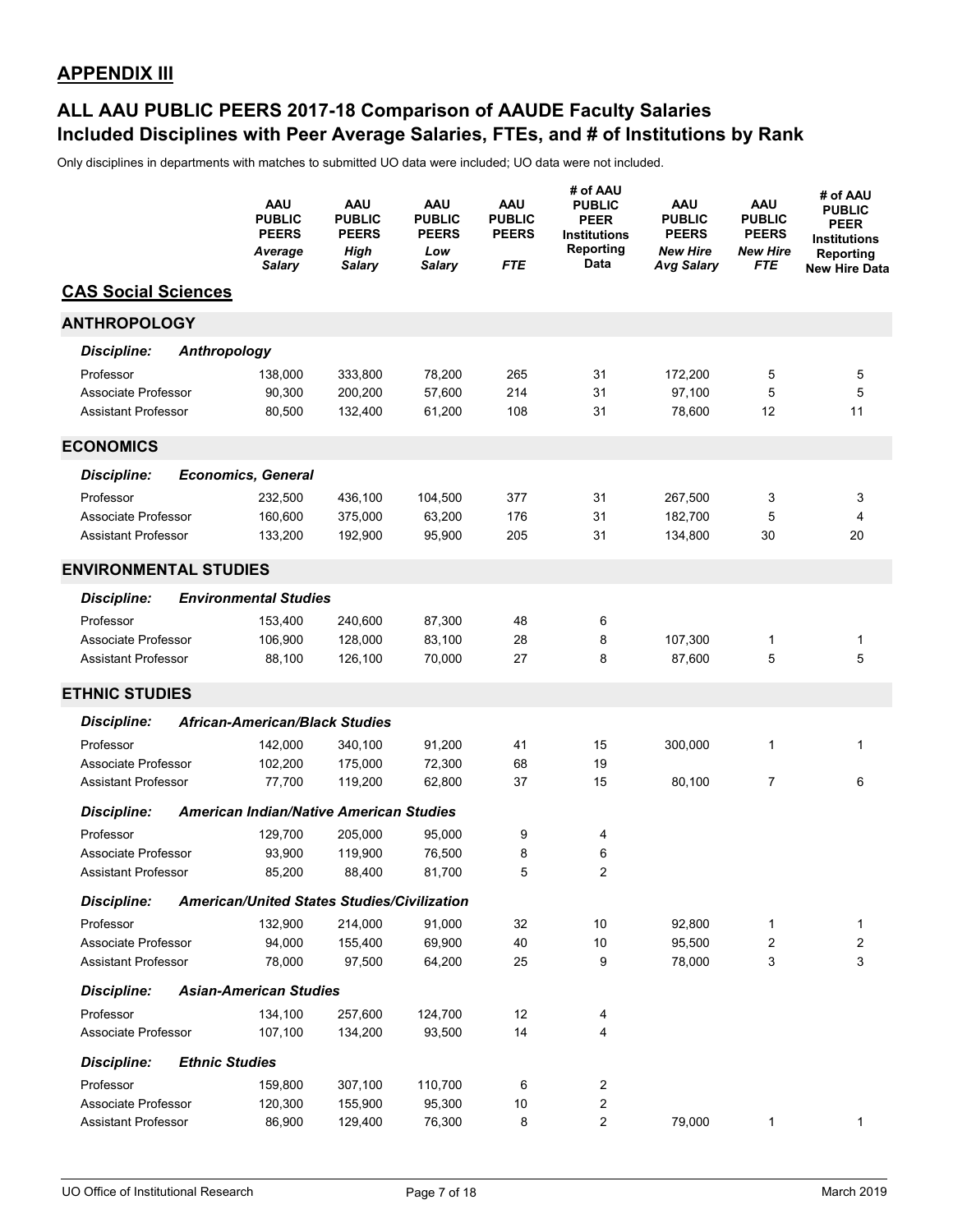### **Included Disciplines with Peer Average Salaries, FTEs, and # of Institutions by Rank ALL AAU PUBLIC PEERS 2017-18 Comparison of AAUDE Faculty Salaries**

|                              |                         | AAU<br><b>PUBLIC</b><br><b>PEERS</b><br>Average<br><b>Salary</b> | AAU<br><b>PUBLIC</b><br><b>PEERS</b><br>High<br><b>Salary</b> | <b>AAU</b><br><b>PUBLIC</b><br><b>PEERS</b><br>Low<br><b>Salary</b> | <b>AAU</b><br><b>PUBLIC</b><br><b>PEERS</b><br>FTE | # of AAU<br><b>PUBLIC</b><br><b>PEER</b><br><b>Institutions</b><br>Reporting<br>Data | <b>AAU</b><br><b>PUBLIC</b><br><b>PEERS</b><br><b>New Hire</b><br><b>Avg Salary</b> | AAU<br><b>PUBLIC</b><br><b>PEERS</b><br><b>New Hire</b><br>FTE | # of AAU<br><b>PUBLIC</b><br><b>PEER</b><br><b>Institutions</b><br>Reporting<br><b>New Hire Data</b> |
|------------------------------|-------------------------|------------------------------------------------------------------|---------------------------------------------------------------|---------------------------------------------------------------------|----------------------------------------------------|--------------------------------------------------------------------------------------|-------------------------------------------------------------------------------------|----------------------------------------------------------------|------------------------------------------------------------------------------------------------------|
| <b>Discipline:</b>           |                         | Ethnic, Cultural Minority, and Gender Studies, Other             |                                                               |                                                                     |                                                    |                                                                                      |                                                                                     |                                                                |                                                                                                      |
| Professor                    |                         | 153,000                                                          | 270,100                                                       | 103,300                                                             | 12                                                 | 4                                                                                    |                                                                                     |                                                                |                                                                                                      |
| Associate Professor          |                         | 111,100                                                          | 172,900                                                       | 84,400                                                              | 17                                                 | 4                                                                                    |                                                                                     |                                                                |                                                                                                      |
| <b>Assistant Professor</b>   |                         | 93.000                                                           | 109,000                                                       | 75,000                                                              | 11                                                 | 3                                                                                    | 90,300                                                                              | 3                                                              | 2                                                                                                    |
| <b>Discipline:</b>           |                         |                                                                  |                                                               |                                                                     |                                                    | Hispanic-American, Puerto Rican, and Mexican-American/Chicano Studies                |                                                                                     |                                                                |                                                                                                      |
| Professor                    |                         | 172,000                                                          | 248,200                                                       | 104,600                                                             | 19                                                 | 9                                                                                    |                                                                                     |                                                                |                                                                                                      |
| Associate Professor          |                         | 103,200                                                          | 135,400                                                       | 75,800                                                              | 34                                                 | 9                                                                                    | 103,900                                                                             | $\overline{2}$                                                 | 2                                                                                                    |
| <b>Assistant Professor</b>   |                         | 78,700                                                           | 104,400                                                       | 70,000                                                              | 21                                                 | 9                                                                                    |                                                                                     |                                                                |                                                                                                      |
| <b>GEOGRAPHY</b>             |                         |                                                                  |                                                               |                                                                     |                                                    |                                                                                      |                                                                                     |                                                                |                                                                                                      |
| Discipline:                  | Geography               |                                                                  |                                                               |                                                                     |                                                    |                                                                                      |                                                                                     |                                                                |                                                                                                      |
| Professor                    |                         | 143,800                                                          | 285,300                                                       | 77,300                                                              | 149                                                | 22                                                                                   | 180,000                                                                             | 1                                                              | 1                                                                                                    |
| Associate Professor          |                         | 92,600                                                           | 133,900                                                       | 60,600                                                              | 106                                                | 22                                                                                   | 98,900                                                                              | 2                                                              | 2                                                                                                    |
| <b>Assistant Professor</b>   |                         | 81,200                                                           | 109,600                                                       | 66,500                                                              | 80                                                 | 21                                                                                   | 79,700                                                                              | 9                                                              | $\overline{7}$                                                                                       |
| <b>HISTORY</b>               |                         |                                                                  |                                                               |                                                                     |                                                    |                                                                                      |                                                                                     |                                                                |                                                                                                      |
| <b>Discipline:</b>           |                         | <b>American History</b>                                          |                                                               |                                                                     |                                                    |                                                                                      |                                                                                     |                                                                |                                                                                                      |
| Professor                    |                         | 132,000                                                          | 166,000                                                       | 98,000                                                              | 34                                                 | 1                                                                                    |                                                                                     |                                                                |                                                                                                      |
| Associate Professor          |                         | 99,100                                                           | 127,800                                                       | 83,500                                                              | 22                                                 | 1                                                                                    |                                                                                     |                                                                |                                                                                                      |
| <b>Assistant Professor</b>   |                         | 82,300                                                           | 86,700                                                        | 77,900                                                              | 4                                                  | 1                                                                                    |                                                                                     |                                                                |                                                                                                      |
| <b>Discipline:</b>           |                         | <b>European History</b>                                          |                                                               |                                                                     |                                                    |                                                                                      |                                                                                     |                                                                |                                                                                                      |
| Associate Professor          |                         | 110,400                                                          | 110,400                                                       | 110,400                                                             | $\overline{2}$                                     | 1                                                                                    |                                                                                     |                                                                |                                                                                                      |
| <b>Discipline:</b>           | <b>History, General</b> |                                                                  |                                                               |                                                                     |                                                    |                                                                                      |                                                                                     |                                                                |                                                                                                      |
| Professor                    |                         | 141,100                                                          | 340,100                                                       | 64,100                                                              | 1,006                                              | 31                                                                                   | 160,400                                                                             | 14                                                             | 5                                                                                                    |
| Associate Professor          |                         | 93,900                                                           | 170,700                                                       | 46,200                                                              | 830                                                | 31                                                                                   | 107.000                                                                             | 18                                                             | 8                                                                                                    |
| <b>Assistant Professor</b>   |                         | 75,200                                                           | 119,200                                                       | 47,900                                                              | 304                                                | 31                                                                                   | 79,400                                                                              | 28                                                             | 11                                                                                                   |
| <b>INTERNATIONAL STUDIES</b> |                         |                                                                  |                                                               |                                                                     |                                                    |                                                                                      |                                                                                     |                                                                |                                                                                                      |
| <b>Discipline:</b>           |                         | <b>International/Global Studies</b>                              |                                                               |                                                                     |                                                    |                                                                                      |                                                                                     |                                                                |                                                                                                      |
| Professor                    |                         | 131,400                                                          | 216,500                                                       | 90,200                                                              | 16                                                 | 5                                                                                    |                                                                                     |                                                                |                                                                                                      |
| Associate Professor          |                         | 87,000                                                           | 141,300                                                       | 66,700                                                              | 23                                                 | 3                                                                                    | 88,800                                                                              | 1                                                              | 1                                                                                                    |
| <b>Assistant Professor</b>   |                         | 75,100                                                           | 85,700                                                        | 62,900                                                              | 15                                                 | 3                                                                                    | 85,000                                                                              | $\mathbf{1}$                                                   | 1                                                                                                    |
| <b>POLITICAL SCIENCE</b>     |                         |                                                                  |                                                               |                                                                     |                                                    |                                                                                      |                                                                                     |                                                                |                                                                                                      |
| <b>Discipline:</b>           |                         | <b>Political Science and Government, General</b>                 |                                                               |                                                                     |                                                    |                                                                                      |                                                                                     |                                                                |                                                                                                      |
| Professor                    |                         | 168,200                                                          | 332,400                                                       | 81,900                                                              | 365                                                | 32                                                                                   | 200,300                                                                             | 4                                                              | 3                                                                                                    |
| Associate Professor          |                         | 106,900                                                          | 208,300                                                       | 65,800                                                              | 276                                                | 32                                                                                   | 140,300                                                                             | 5                                                              | 5                                                                                                    |
| Assistant Professor          |                         | 88,800                                                           | 152,400                                                       | 63,000                                                              | 177                                                | 32                                                                                   | 87,700                                                                              | 29                                                             | 20                                                                                                   |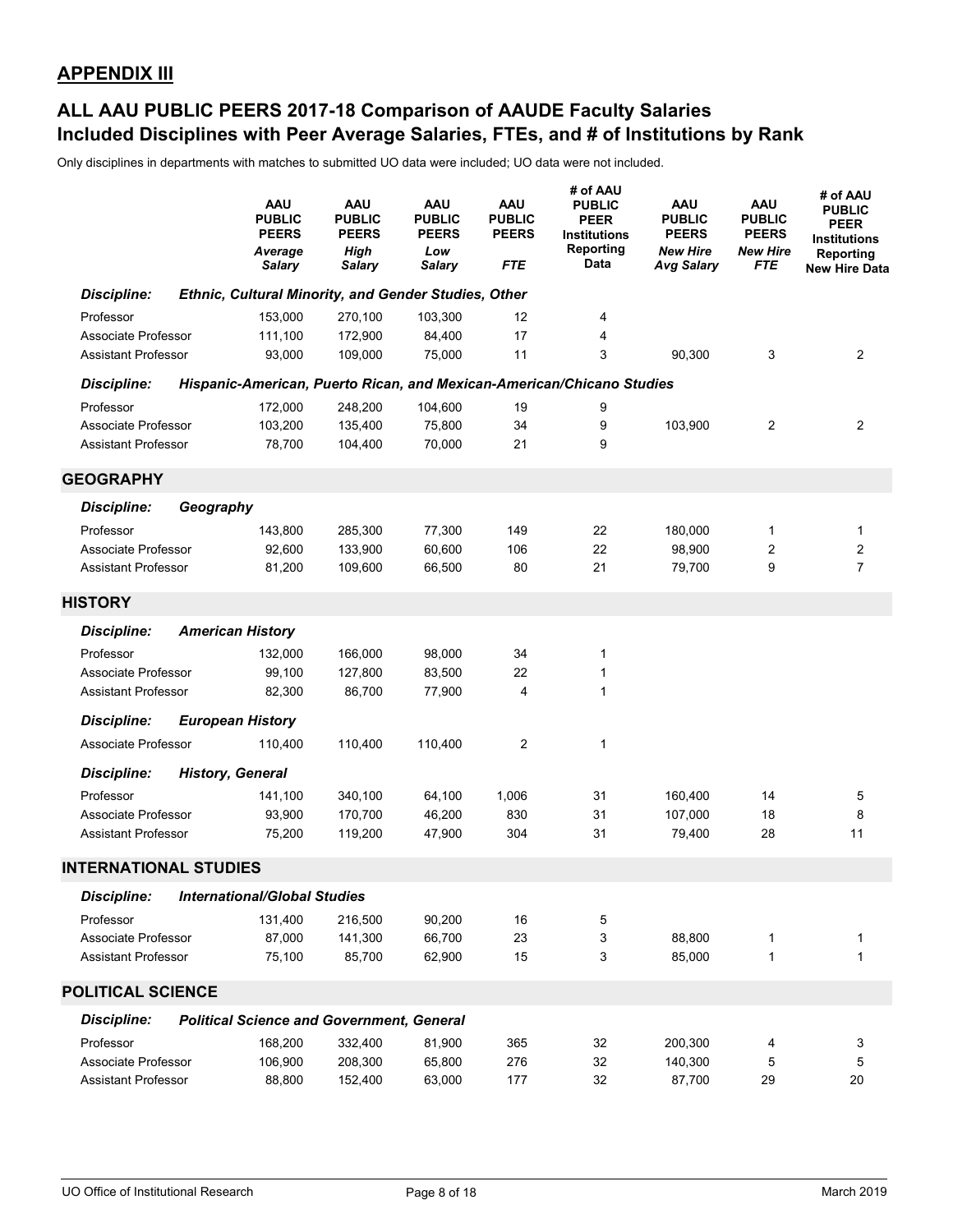### **Included Disciplines with Peer Average Salaries, FTEs, and # of Institutions by Rank ALL AAU PUBLIC PEERS 2017-18 Comparison of AAUDE Faculty Salaries**

|                                     | <b>AAU</b><br><b>PUBLIC</b><br><b>PEERS</b><br>Average<br><b>Salary</b> | <b>AAU</b><br><b>PUBLIC</b><br><b>PEERS</b><br>High<br><b>Salary</b> | <b>AAU</b><br><b>PUBLIC</b><br><b>PEERS</b><br>Low<br><b>Salary</b> | <b>AAU</b><br><b>PUBLIC</b><br><b>PEERS</b><br><b>FTE</b> | # of AAU<br><b>PUBLIC</b><br><b>PEER</b><br><b>Institutions</b><br>Reporting<br><b>Data</b> | <b>AAU</b><br><b>PUBLIC</b><br><b>PEERS</b><br><b>New Hire</b><br><b>Avg Salary</b> | <b>AAU</b><br><b>PUBLIC</b><br><b>PEERS</b><br><b>New Hire</b><br><b>FTE</b> | # of AAU<br><b>PUBLIC</b><br><b>PEER</b><br><b>Institutions</b><br>Reporting<br><b>New Hire Data</b> |
|-------------------------------------|-------------------------------------------------------------------------|----------------------------------------------------------------------|---------------------------------------------------------------------|-----------------------------------------------------------|---------------------------------------------------------------------------------------------|-------------------------------------------------------------------------------------|------------------------------------------------------------------------------|------------------------------------------------------------------------------------------------------|
| <b>SOCIOLOGY</b>                    |                                                                         |                                                                      |                                                                     |                                                           |                                                                                             |                                                                                     |                                                                              |                                                                                                      |
| Discipline:<br>Sociology            |                                                                         |                                                                      |                                                                     |                                                           |                                                                                             |                                                                                     |                                                                              |                                                                                                      |
| Professor                           | 155,100                                                                 | 336,700                                                              | 79,100                                                              | 353                                                       | 31                                                                                          | 151,500                                                                             | 4                                                                            | 3                                                                                                    |
| Associate Professor                 | 99,800                                                                  | 186,000                                                              | 60,600                                                              | 176                                                       | 31                                                                                          | 107.400                                                                             | 3                                                                            | 3                                                                                                    |
| <b>Assistant Professor</b>          | 83,800                                                                  | 140,800                                                              | 64,000                                                              | 147                                                       | 31                                                                                          | 82,100                                                                              | 24                                                                           | 19                                                                                                   |
| <b>WOMEN'S &amp; GENDER STUDIES</b> |                                                                         |                                                                      |                                                                     |                                                           |                                                                                             |                                                                                     |                                                                              |                                                                                                      |
| <b>Discipline:</b>                  | <b>Women's Studies</b>                                                  |                                                                      |                                                                     |                                                           |                                                                                             |                                                                                     |                                                                              |                                                                                                      |
| Professor                           | 135,200                                                                 | 220,700                                                              | 92,500                                                              | 55                                                        | 20                                                                                          | 123,000                                                                             | $\overline{2}$                                                               | $\overline{2}$                                                                                       |
| Associate Professor                 | 94,400                                                                  | 140,000                                                              | 62,800                                                              | 64                                                        | 20                                                                                          | 113,300                                                                             | 3                                                                            | 3                                                                                                    |
| <b>Assistant Professor</b>          | 75,100                                                                  | 88,400                                                               | 61,800                                                              | 46                                                        | 20                                                                                          | 77,000                                                                              | 7                                                                            | 6                                                                                                    |
|                                     |                                                                         |                                                                      |                                                                     |                                                           |                                                                                             |                                                                                     |                                                                              |                                                                                                      |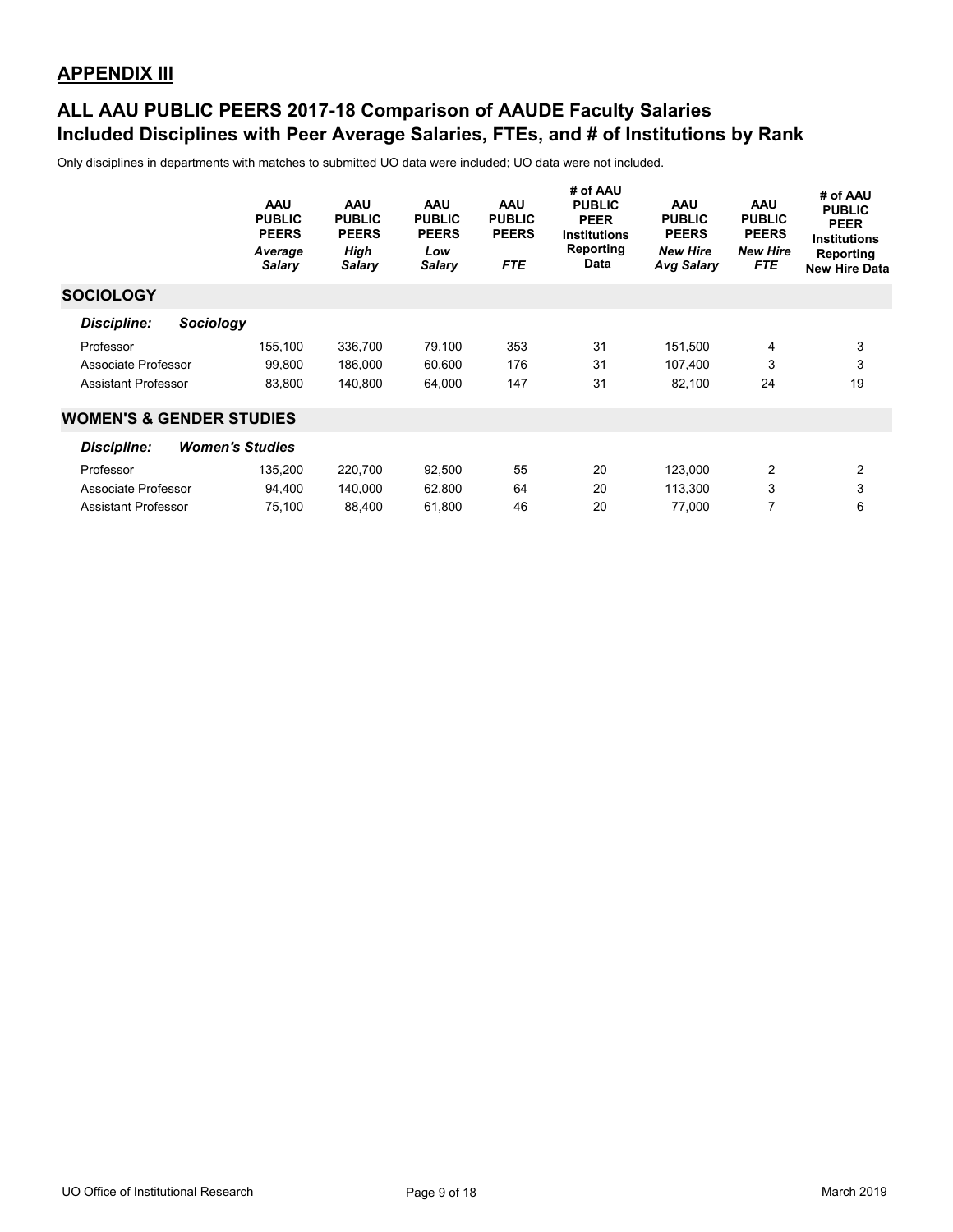### **Included Disciplines with Peer Average Salaries, FTEs, and # of Institutions by Rank ALL AAU PUBLIC PEERS 2017-18 Comparison of AAUDE Faculty Salaries**

|                                                           | <b>AAU</b><br><b>PUBLIC</b><br><b>PEERS</b><br>Average<br>Salary | AAU<br><b>PUBLIC</b><br><b>PEERS</b><br><b>High</b><br>Salary | AAU<br><b>PUBLIC</b><br><b>PEERS</b><br>Low<br>Salary | <b>AAU</b><br><b>PUBLIC</b><br><b>PEERS</b><br><b>FTE</b> | # of AAU<br><b>PUBLIC</b><br><b>PEER</b><br><b>Institutions</b><br><b>Reporting</b><br>Data | <b>AAU</b><br><b>PUBLIC</b><br><b>PEERS</b><br><b>New Hire</b><br><b>Avg Salary</b> | <b>AAU</b><br><b>PUBLIC</b><br><b>PEERS</b><br><b>New Hire</b><br><b>FTE</b> | # of AAU<br><b>PUBLIC</b><br><b>PEER</b><br><b>Institutions</b><br>Reporting<br><b>New Hire Data</b> |
|-----------------------------------------------------------|------------------------------------------------------------------|---------------------------------------------------------------|-------------------------------------------------------|-----------------------------------------------------------|---------------------------------------------------------------------------------------------|-------------------------------------------------------------------------------------|------------------------------------------------------------------------------|------------------------------------------------------------------------------------------------------|
| <b>DSGN Dept of the History of Art &amp; Architecture</b> |                                                                  |                                                               |                                                       |                                                           |                                                                                             |                                                                                     |                                                                              |                                                                                                      |
| <b>HISTORY OF ART &amp; ARCHITECTURE</b>                  |                                                                  |                                                               |                                                       |                                                           |                                                                                             |                                                                                     |                                                                              |                                                                                                      |
| Discipline:                                               | Art History, Criticism and Conservation                          |                                                               |                                                       |                                                           |                                                                                             |                                                                                     |                                                                              |                                                                                                      |
| Professor                                                 | 129,900                                                          | 255,400                                                       | 84,400                                                | 103                                                       | 16                                                                                          |                                                                                     |                                                                              |                                                                                                      |
| Associate Professor                                       | 86,900                                                           | 116,300                                                       | 66,900                                                | 99                                                        | 18                                                                                          | 86,300                                                                              | 2                                                                            | 2                                                                                                    |
| <b>Assistant Professor</b>                                | 72,700                                                           | 88,200                                                        | 60,400                                                | 47                                                        | 17                                                                                          | 74.400                                                                              | 7                                                                            | 6                                                                                                    |
| <b>DSGN School of Architecture &amp; Environment</b>      |                                                                  |                                                               |                                                       |                                                           |                                                                                             |                                                                                     |                                                                              |                                                                                                      |
| <b>ARCHITECTURE &amp; INTERIOR ARCH</b>                   |                                                                  |                                                               |                                                       |                                                           |                                                                                             |                                                                                     |                                                                              |                                                                                                      |
| <b>Discipline:</b><br><b>Architecture</b>                 |                                                                  |                                                               |                                                       |                                                           |                                                                                             |                                                                                     |                                                                              |                                                                                                      |
| Professor                                                 | 132.700                                                          | 226,100                                                       | 84,100                                                | 107                                                       | 16                                                                                          | 136,500                                                                             | 1                                                                            | 1                                                                                                    |
| Associate Professor                                       | 93,300                                                           | 129,900                                                       | 63,500                                                | 152                                                       | 16                                                                                          | 93,000                                                                              | 1                                                                            | $\mathbf{1}$                                                                                         |
| <b>Assistant Professor</b>                                | 75,000                                                           | 96,000                                                        | 65,000                                                | 88                                                        | 16                                                                                          | 77,500                                                                              | 8                                                                            | $\overline{7}$                                                                                       |
| <b>HISTORIC PRESERVATION</b>                              |                                                                  |                                                               |                                                       |                                                           |                                                                                             |                                                                                     |                                                                              |                                                                                                      |
| <b>Discipline:</b>                                        | <b>Historic Preservation and Conservation</b>                    |                                                               |                                                       |                                                           |                                                                                             |                                                                                     |                                                                              |                                                                                                      |
| Professor                                                 | 151,600                                                          | 151,600                                                       | 151,600                                               | $\mathbf{1}$                                              | 1                                                                                           |                                                                                     |                                                                              |                                                                                                      |
| Associate Professor                                       | 95,800                                                           | 104,900                                                       | 88,800                                                | 3                                                         | 1                                                                                           |                                                                                     |                                                                              |                                                                                                      |
| <b>Assistant Professor</b>                                | 92,000                                                           | 92,000                                                        | 92,000                                                | $\mathbf{1}$                                              | $\mathbf{1}$                                                                                | 92,000                                                                              | 1                                                                            | $\mathbf{1}$                                                                                         |
|                                                           |                                                                  |                                                               |                                                       |                                                           |                                                                                             |                                                                                     |                                                                              |                                                                                                      |
| <b>LANDSCAPE ARCHITECTURE</b>                             |                                                                  |                                                               |                                                       |                                                           |                                                                                             |                                                                                     |                                                                              |                                                                                                      |
| Discipline:                                               | <b>Landscape Architecture</b>                                    |                                                               |                                                       |                                                           |                                                                                             |                                                                                     |                                                                              |                                                                                                      |
| Professor                                                 | 115,800                                                          | 156,100                                                       | 88,500                                                | 21                                                        | 9                                                                                           | 128,600                                                                             | 1                                                                            | 1                                                                                                    |
| Associate Professor                                       | 97,300                                                           | 125,100                                                       | 73,200                                                | 35                                                        | 10                                                                                          | 102,000                                                                             | 4                                                                            | 2                                                                                                    |
| <b>Assistant Professor</b>                                | 77,300                                                           | 97,300                                                        | 63.600                                                | 22                                                        | 9                                                                                           | 83,300                                                                              | 4                                                                            | 3                                                                                                    |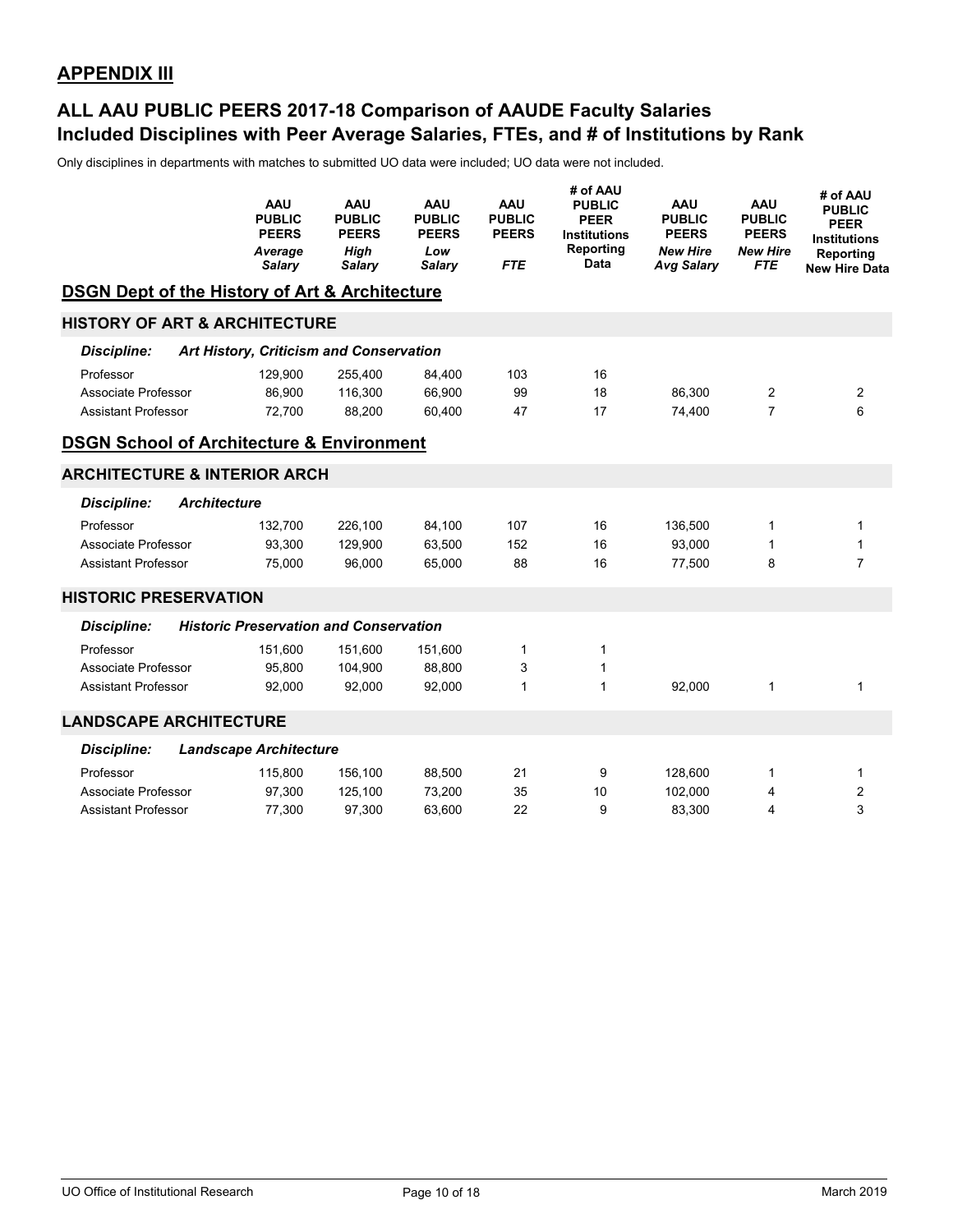### **Included Disciplines with Peer Average Salaries, FTEs, and # of Institutions by Rank ALL AAU PUBLIC PEERS 2017-18 Comparison of AAUDE Faculty Salaries**

|                                                           | AAU<br><b>PUBLIC</b><br><b>PEERS</b><br>Average<br><b>Salary</b> | AAU<br><b>PUBLIC</b><br><b>PEERS</b><br><b>High</b><br><b>Salary</b> | AAU<br><b>PUBLIC</b><br><b>PEERS</b><br>Low<br><b>Salary</b> | AAU<br><b>PUBLIC</b><br><b>PEERS</b><br>FTE | # of AAU<br><b>PUBLIC</b><br><b>PEER</b><br>Institutions<br>Reporting<br>Data | AAU<br><b>PUBLIC</b><br><b>PEERS</b><br><b>New Hire</b><br><b>Avg Salary</b> | AAU<br><b>PUBLIC</b><br><b>PEERS</b><br><b>New Hire</b><br><b>FTE</b> | # of AAU<br><b>PUBLIC</b><br>PEER<br><b>Institutions</b><br>Reporting<br>New Hire Data |
|-----------------------------------------------------------|------------------------------------------------------------------|----------------------------------------------------------------------|--------------------------------------------------------------|---------------------------------------------|-------------------------------------------------------------------------------|------------------------------------------------------------------------------|-----------------------------------------------------------------------|----------------------------------------------------------------------------------------|
| <b>DSGN School of Art &amp; Design</b>                    |                                                                  |                                                                      |                                                              |                                             |                                                                               |                                                                              |                                                                       |                                                                                        |
| <b>ART</b>                                                |                                                                  |                                                                      |                                                              |                                             |                                                                               |                                                                              |                                                                       |                                                                                        |
| <b>Discipline:</b>                                        | <b>Art/Art Studies, General</b>                                  |                                                                      |                                                              |                                             |                                                                               |                                                                              |                                                                       |                                                                                        |
| Professor                                                 | 106,100                                                          | 242,300                                                              | 70,000                                                       | 141                                         | 13                                                                            |                                                                              |                                                                       |                                                                                        |
| Associate Professor                                       | 82,200                                                           | 119,500                                                              | 54,800                                                       | 125                                         | 13                                                                            | 94,000                                                                       | 1                                                                     | 1                                                                                      |
| <b>Assistant Professor</b>                                | 70,200                                                           | 110,400                                                              | 53,700                                                       | 54                                          | 13                                                                            | 69,900                                                                       | 9                                                                     | $\overline{7}$                                                                         |
| <b>Discipline:</b>                                        | Fine/Studio Arts, General                                        |                                                                      |                                                              |                                             |                                                                               |                                                                              |                                                                       |                                                                                        |
| Professor                                                 | 128,800                                                          | 208,100                                                              | 79,300                                                       | 58                                          | 6                                                                             | 156,500                                                                      | 2                                                                     | 1                                                                                      |
| Associate Professor                                       | 81,200                                                           | 117,300                                                              | 62,100                                                       | 52                                          | $\overline{7}$                                                                |                                                                              |                                                                       |                                                                                        |
| <b>Assistant Professor</b>                                | 72,300                                                           | 97,600                                                               | 59,500                                                       | 20                                          | 6                                                                             | 71,300                                                                       | 5                                                                     | 4                                                                                      |
| <b>PRODUCT DESIGN</b>                                     |                                                                  |                                                                      |                                                              |                                             |                                                                               |                                                                              |                                                                       |                                                                                        |
| Discipline:                                               | Design & Applied Arts, Other                                     |                                                                      |                                                              |                                             |                                                                               |                                                                              |                                                                       |                                                                                        |
| Professor                                                 | 191,000                                                          | 191,000                                                              | 191,000                                                      | $\mathbf{1}$                                | 1                                                                             |                                                                              |                                                                       |                                                                                        |
| <b>Discipline:</b>                                        | <b>Design &amp; Visual Communications</b>                        |                                                                      |                                                              |                                             |                                                                               |                                                                              |                                                                       |                                                                                        |
| Professor                                                 | 137,500                                                          | 211,100                                                              | 81,600                                                       | 22                                          | 4                                                                             |                                                                              |                                                                       |                                                                                        |
| Associate Professor                                       | 82,900                                                           | 105,300                                                              | 60,700                                                       | 16                                          | 3                                                                             | 86,400                                                                       | 1                                                                     | 1                                                                                      |
| <b>Assistant Professor</b>                                | 75,900                                                           | 90,000                                                               | 62,500                                                       | 15                                          | 4                                                                             | 78,700                                                                       | 3                                                                     | 3                                                                                      |
| <b>Discipline:</b>                                        | <b>Industrial and Product Design</b>                             |                                                                      |                                                              |                                             |                                                                               |                                                                              |                                                                       |                                                                                        |
| Professor                                                 | 134,800                                                          | 160,700                                                              | 107,400                                                      | 3                                           | 2                                                                             |                                                                              |                                                                       |                                                                                        |
| Associate Professor                                       | 94,400                                                           | 106,500                                                              | 77,000                                                       | 4                                           | 3                                                                             |                                                                              |                                                                       |                                                                                        |
| <b>Assistant Professor</b>                                | 67,000                                                           | 75,000                                                               | 63,600                                                       | 6                                           | 3                                                                             | 75,000                                                                       | 1                                                                     | 1                                                                                      |
| <b>DSGN School of Planning, Public Policy, &amp; Mgmt</b> |                                                                  |                                                                      |                                                              |                                             |                                                                               |                                                                              |                                                                       |                                                                                        |
| PLANNING, PUBLIC POLICY, & MGMT                           |                                                                  |                                                                      |                                                              |                                             |                                                                               |                                                                              |                                                                       |                                                                                        |
| <b>Discipline:</b>                                        | City/Urban, Community and Regional Planning                      |                                                                      |                                                              |                                             |                                                                               |                                                                              |                                                                       |                                                                                        |
| Professor                                                 |                                                                  | 141,500 340,100                                                      | 88,500                                                       | 65                                          | 17                                                                            | 121,800                                                                      |                                                                       |                                                                                        |
| Associate Professor                                       | 92,400                                                           | 147,600                                                              | 74,900                                                       | 51                                          | 16                                                                            |                                                                              |                                                                       |                                                                                        |
| <b>Assistant Professor</b>                                | 77,900                                                           | 113,500                                                              | 62,100                                                       | 53                                          | 17                                                                            | 76,700                                                                       | 9                                                                     | 6                                                                                      |
| <b>Discipline:</b>                                        | <b>Public Administration</b>                                     |                                                                      |                                                              |                                             |                                                                               |                                                                              |                                                                       |                                                                                        |
| Professor                                                 | 157,200                                                          | 314,900                                                              | 85,000                                                       | 34                                          | 5                                                                             |                                                                              |                                                                       |                                                                                        |
| Associate Professor                                       | 114,000                                                          | 155,200                                                              | 72,400                                                       | 29                                          | 5                                                                             |                                                                              |                                                                       |                                                                                        |
| <b>Assistant Professor</b>                                | 87,900                                                           | 117,900                                                              | 70,000                                                       | 23                                          | 6                                                                             | 82,600                                                                       | 2                                                                     | 1                                                                                      |
| <b>Discipline:</b>                                        | <b>Public Policy Analysis</b>                                    |                                                                      |                                                              |                                             |                                                                               |                                                                              |                                                                       |                                                                                        |
| Professor                                                 | 173,700                                                          | 337,500                                                              | 104,300                                                      | 111                                         | 13                                                                            | 180,000                                                                      | 1                                                                     | 1                                                                                      |
| Associate Professor                                       | 125,800                                                          | 210,100                                                              | 77,100                                                       | 88                                          | 12                                                                            | 129,000                                                                      | 6                                                                     | 4                                                                                      |
| <b>Assistant Professor</b>                                | 104,000                                                          | 163,500                                                              | 74,700                                                       | 68                                          | 12                                                                            | 103,400                                                                      | 9                                                                     | 6                                                                                      |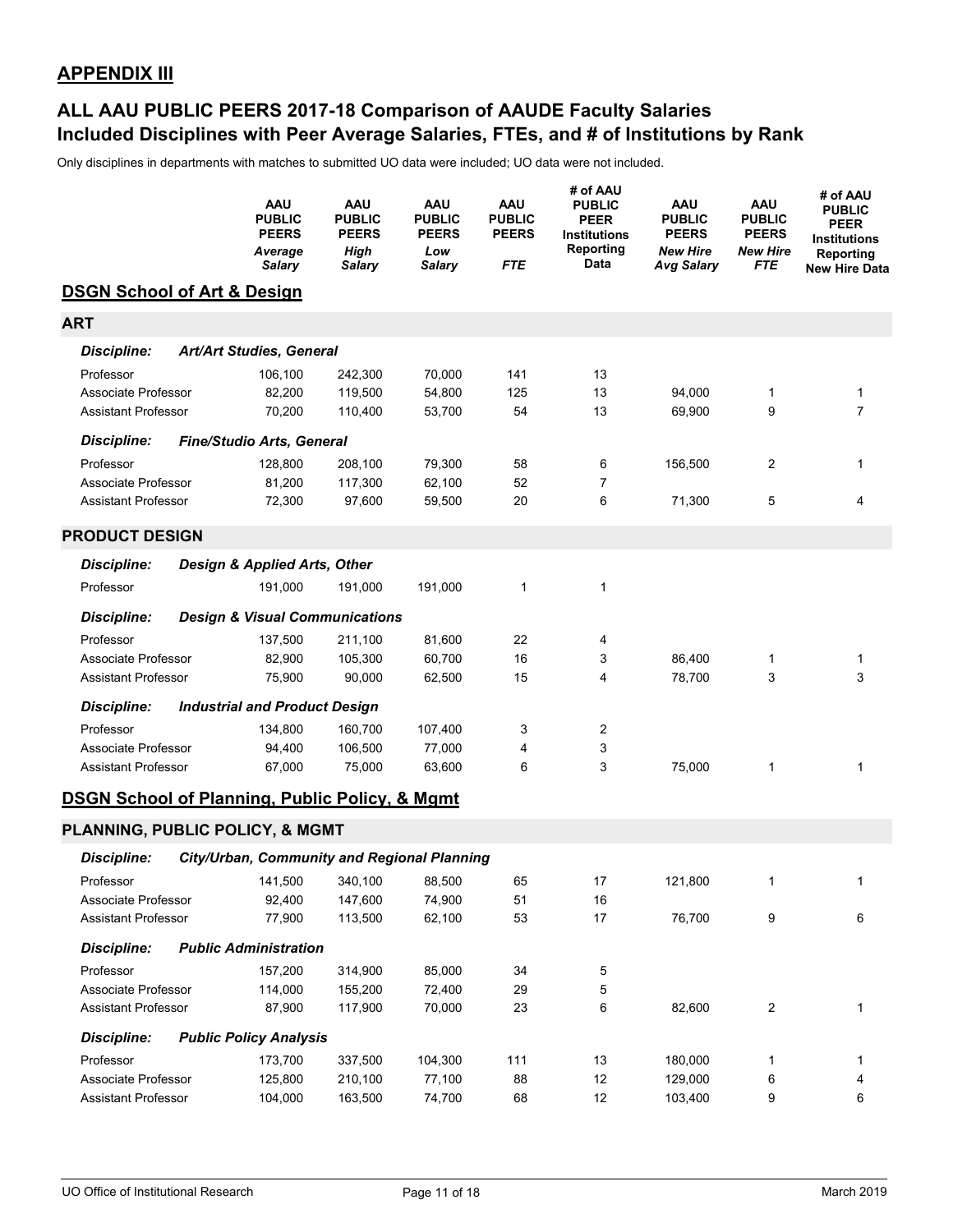### **Included Disciplines with Peer Average Salaries, FTEs, and # of Institutions by Rank ALL AAU PUBLIC PEERS 2017-18 Comparison of AAUDE Faculty Salaries**

|                                                   | <b>AAU</b><br><b>PUBLIC</b><br><b>PEERS</b><br>Average<br>Salary | AAU<br><b>PUBLIC</b><br><b>PEERS</b><br>High<br>Salary | <b>AAU</b><br><b>PUBLIC</b><br><b>PEERS</b><br>Low<br><b>Salary</b> | <b>AAU</b><br><b>PUBLIC</b><br><b>PEERS</b><br>FTE | # of AAU<br><b>PUBLIC</b><br><b>PEER</b><br>Institutions<br>Reporting<br>Data | AAU<br><b>PUBLIC</b><br><b>PEERS</b><br><b>New Hire</b><br><b>Avg Salary</b> | <b>AAU</b><br><b>PUBLIC</b><br><b>PEERS</b><br><b>New Hire</b><br>FTE | # of AAU<br><b>PUBLIC</b><br><b>PEER</b><br><b>Institutions</b><br>Reporting<br><b>New Hire Data</b> |
|---------------------------------------------------|------------------------------------------------------------------|--------------------------------------------------------|---------------------------------------------------------------------|----------------------------------------------------|-------------------------------------------------------------------------------|------------------------------------------------------------------------------|-----------------------------------------------------------------------|------------------------------------------------------------------------------------------------------|
| <b>College of Education</b>                       |                                                                  |                                                        |                                                                     |                                                    |                                                                               |                                                                              |                                                                       |                                                                                                      |
| <b>COUNSELING PSYCHOLOGY &amp; HUMAN SERVICES</b> |                                                                  |                                                        |                                                                     |                                                    |                                                                               |                                                                              |                                                                       |                                                                                                      |
| <b>Discipline:</b>                                | <b>Clinical Psychology</b>                                       |                                                        |                                                                     |                                                    |                                                                               |                                                                              |                                                                       |                                                                                                      |
| Professor                                         | 151,900                                                          | 283,500                                                | 112,500                                                             | 19                                                 | 2                                                                             |                                                                              |                                                                       |                                                                                                      |
| Associate Professor                               | 101,900                                                          | 150,000                                                | 83,200                                                              | 12                                                 | 3                                                                             |                                                                              |                                                                       |                                                                                                      |
| <b>Assistant Professor</b>                        | 87,800                                                           | 100,000                                                | 82,100                                                              | 6                                                  | 1                                                                             |                                                                              |                                                                       |                                                                                                      |
| <b>Discipline:</b>                                | <b>Educational Psychology</b>                                    |                                                        |                                                                     |                                                    |                                                                               |                                                                              |                                                                       |                                                                                                      |
| Professor                                         | 124,100                                                          | 254,300                                                | 77,000                                                              | 94                                                 | 11                                                                            |                                                                              |                                                                       |                                                                                                      |
| Associate Professor                               | 89,600                                                           | 145,800                                                | 66,100                                                              | 69                                                 | 10                                                                            |                                                                              |                                                                       |                                                                                                      |
| <b>Assistant Professor</b>                        | 78,400                                                           | 110,000                                                | 64,400                                                              | 45                                                 | 11                                                                            | 77,300                                                                       | 11                                                                    | 5                                                                                                    |
| <b>Discipline:</b>                                | <b>Individual &amp; Family Development Studies, General</b>      |                                                        |                                                                     |                                                    |                                                                               |                                                                              |                                                                       |                                                                                                      |
| Professor                                         | 140,200                                                          | 197,600                                                | 98,500                                                              | 32                                                 | 6                                                                             | 145,000                                                                      | 1                                                                     | 1                                                                                                    |
| Associate Professor                               | 90,000                                                           | 110,000                                                | 61,900                                                              | 31                                                 | 6                                                                             | 110,000                                                                      | 1                                                                     | 1                                                                                                    |
| <b>Assistant Professor</b>                        | 78.600                                                           | 94,300                                                 | 69,200                                                              | 33                                                 | 6                                                                             | 78,900                                                                       | 6                                                                     | 4                                                                                                    |
| <b>EDUCATION STUDIES</b>                          |                                                                  |                                                        |                                                                     |                                                    |                                                                               |                                                                              |                                                                       |                                                                                                      |
| <b>Discipline:</b>                                | <b>Curriculum and Instruction</b>                                |                                                        |                                                                     |                                                    |                                                                               |                                                                              |                                                                       |                                                                                                      |
| Professor                                         | 115,800                                                          | 174,400                                                | 68,200                                                              | 104                                                | 14                                                                            | 129,700                                                                      | 3                                                                     | 3                                                                                                    |
| Associate Professor                               | 85,600                                                           | 124,000                                                | 63,000                                                              | 121                                                | 14                                                                            | 93,000                                                                       | 1                                                                     | 1                                                                                                    |
| <b>Assistant Professor</b>                        | 72,900                                                           | 90,000                                                 | 63,000                                                              | 86                                                 | 14                                                                            | 72,400                                                                       | 18                                                                    | 10                                                                                                   |
| <b>Discipline:</b>                                | <b>Education, General</b>                                        |                                                        |                                                                     |                                                    |                                                                               |                                                                              |                                                                       |                                                                                                      |
| Professor                                         | 147,200                                                          | 306,700                                                | 87,000                                                              | 202                                                | 18                                                                            | 136,700                                                                      | 2                                                                     | 2                                                                                                    |
| Associate Professor                               | 94,300                                                           | 147,100                                                | 71,700                                                              | 129                                                | 16                                                                            | 94,900                                                                       | 4                                                                     | 3                                                                                                    |
| <b>Assistant Professor</b>                        | 78,000                                                           | 104,200                                                | 64,000                                                              | 99                                                 | 14                                                                            | 75,900                                                                       | 10                                                                    | 8                                                                                                    |
| <b>Discipline:</b>                                | <b>Teacher Education, Multiple Levels</b>                        |                                                        |                                                                     |                                                    |                                                                               |                                                                              |                                                                       |                                                                                                      |
| Professor                                         | 108,800                                                          | 117,400                                                | 94,500                                                              | 3                                                  | 1                                                                             |                                                                              |                                                                       |                                                                                                      |
| Associate Professor                               | 94,200                                                           | 109,700                                                | 73,400                                                              | 6                                                  | 1                                                                             |                                                                              |                                                                       |                                                                                                      |
| <b>Assistant Professor</b>                        | 82,700                                                           | 86,800                                                 | 74,700                                                              | $\overline{7}$                                     | 1                                                                             | 82,000                                                                       | 2                                                                     | 1                                                                                                    |
| EDUCATIONAL METHODOLOGY, POLICY & LEADERSHIP      |                                                                  |                                                        |                                                                     |                                                    |                                                                               |                                                                              |                                                                       |                                                                                                      |
| <b>Discipline:</b>                                | <b>Education Leadership &amp; Administration, General</b>        |                                                        |                                                                     |                                                    |                                                                               |                                                                              |                                                                       |                                                                                                      |
| Professor                                         | 133,900                                                          | 287,000                                                | 91,200                                                              | 69                                                 | 13                                                                            |                                                                              |                                                                       |                                                                                                      |
| Associate Professor                               | 90,600                                                           | 172,100                                                | 65,300                                                              | 89                                                 | 14                                                                            | 105,000                                                                      | 3                                                                     | 2                                                                                                    |
| <b>Assistant Professor</b>                        | 74,500                                                           | 86,600                                                 | 66,000                                                              | 48                                                 | 14                                                                            | 74,300                                                                       | 6                                                                     | 4                                                                                                    |
| <b>SPECIAL EDUCATION &amp; CLINICAL SCIENCES</b>  |                                                                  |                                                        |                                                                     |                                                    |                                                                               |                                                                              |                                                                       |                                                                                                      |
| <b>Discipline:</b>                                | <b>Audiology/Audiologist &amp; Hearing Sciences</b>              |                                                        |                                                                     |                                                    |                                                                               |                                                                              |                                                                       |                                                                                                      |
| Professor                                         | 161,800                                                          | 185,800                                                | 134,900                                                             | 4                                                  | 1                                                                             |                                                                              |                                                                       |                                                                                                      |
| Associate Professor                               | 92,100                                                           | 97,100                                                 | 89,500                                                              | 5                                                  | 1                                                                             |                                                                              |                                                                       |                                                                                                      |
| <b>Assistant Professor</b>                        | 83,400                                                           | 86,300                                                 | 82,000                                                              | 4                                                  | 1                                                                             | 82,000                                                                       | 1                                                                     | 1                                                                                                    |
|                                                   |                                                                  |                                                        |                                                                     |                                                    |                                                                               |                                                                              |                                                                       |                                                                                                      |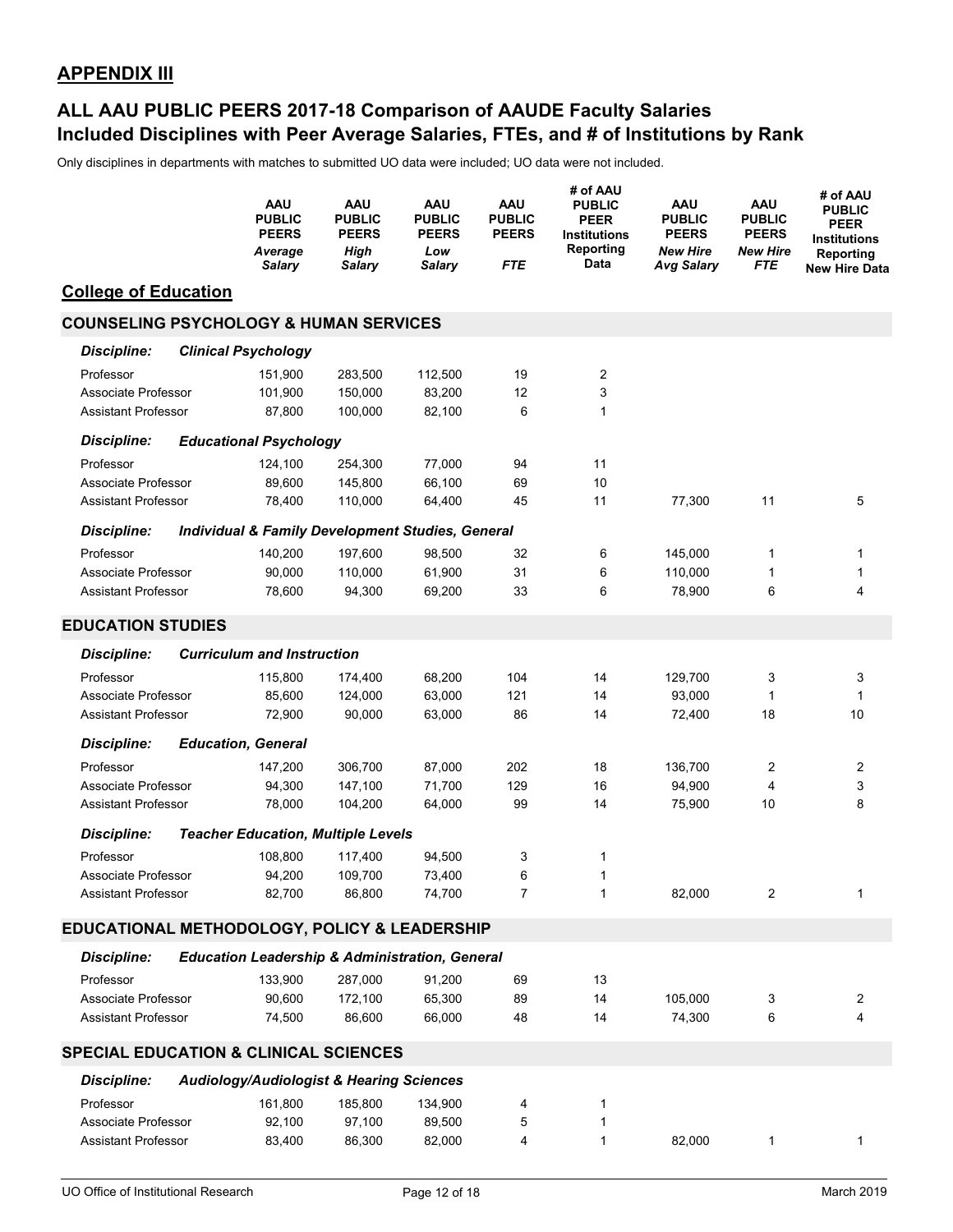### **Included Disciplines with Peer Average Salaries, FTEs, and # of Institutions by Rank ALL AAU PUBLIC PEERS 2017-18 Comparison of AAUDE Faculty Salaries**

|                            |                          | <b>AAU</b><br><b>PUBLIC</b><br><b>PEERS</b><br>Average<br>Salary | <b>AAU</b><br><b>PUBLIC</b><br><b>PEERS</b><br>High<br>Salary | <b>AAU</b><br><b>PUBLIC</b><br><b>PEERS</b><br>Low<br><b>Salary</b> | <b>AAU</b><br><b>PUBLIC</b><br><b>PEERS</b><br><b>FTE</b> | # of AAU<br><b>PUBLIC</b><br><b>PEER</b><br><b>Institutions</b><br>Reporting<br>Data | <b>AAU</b><br><b>PUBLIC</b><br><b>PEERS</b><br><b>New Hire</b><br><b>Avg Salary</b> | <b>AAU</b><br><b>PUBLIC</b><br><b>PEERS</b><br><b>New Hire</b><br><b>FTE</b> | # of AAU<br><b>PUBLIC</b><br><b>PEER</b><br><b>Institutions</b><br>Reporting<br><b>New Hire Data</b> |
|----------------------------|--------------------------|------------------------------------------------------------------|---------------------------------------------------------------|---------------------------------------------------------------------|-----------------------------------------------------------|--------------------------------------------------------------------------------------|-------------------------------------------------------------------------------------|------------------------------------------------------------------------------|------------------------------------------------------------------------------------------------------|
| <b>Discipline:</b>         |                          |                                                                  | <b>Communication Disorders, General</b>                       |                                                                     |                                                           |                                                                                      |                                                                                     |                                                                              |                                                                                                      |
| Professor                  |                          | 144,700                                                          | 224,500                                                       | 100,100                                                             | 22                                                        | 6                                                                                    | 184,500                                                                             |                                                                              |                                                                                                      |
| Associate Professor        |                          | 93,700                                                           | 119,300                                                       | 79,800                                                              | 14                                                        | 6                                                                                    |                                                                                     |                                                                              |                                                                                                      |
| <b>Assistant Professor</b> |                          | 81,100                                                           | 95,300                                                        | 74,800                                                              | 24                                                        | 6                                                                                    | 83,000                                                                              | 6                                                                            | 4                                                                                                    |
| <b>Discipline:</b>         | <b>School Psychology</b> |                                                                  |                                                               |                                                                     |                                                           |                                                                                      |                                                                                     |                                                                              |                                                                                                      |
| Professor                  |                          | 137,500                                                          | 137,500                                                       | 137,500                                                             | 1                                                         |                                                                                      |                                                                                     |                                                                              |                                                                                                      |
| Associate Professor        |                          | 98,600                                                           | 100.400                                                       | 97,100                                                              | 5                                                         |                                                                                      |                                                                                     |                                                                              |                                                                                                      |
| <b>Assistant Professor</b> |                          | 81,700                                                           | 81,700                                                        | 81,700                                                              |                                                           |                                                                                      |                                                                                     |                                                                              |                                                                                                      |
| <b>Discipline:</b>         |                          |                                                                  | <b>Special Education &amp; Teaching, General</b>              |                                                                     |                                                           |                                                                                      |                                                                                     |                                                                              |                                                                                                      |
| Professor                  |                          | 132,000                                                          | 200.700                                                       | 87,400                                                              | 41                                                        | $\overline{7}$                                                                       |                                                                                     |                                                                              |                                                                                                      |
| Associate Professor        |                          | 87,300                                                           | 135,800                                                       | 67,200                                                              | 29                                                        | 7                                                                                    | 85,000                                                                              |                                                                              | 1                                                                                                    |
| <b>Assistant Professor</b> |                          | 78,600                                                           | 106,600                                                       | 70,000                                                              | 18                                                        | 6                                                                                    | 72,000                                                                              | 4                                                                            | 3                                                                                                    |
| Discipline:                |                          |                                                                  | <b>Speech Pathology and Audiology</b>                         |                                                                     |                                                           |                                                                                      |                                                                                     |                                                                              |                                                                                                      |
| Professor                  |                          | 154,200                                                          | 279,800                                                       | 107,800                                                             | 28                                                        | 8                                                                                    |                                                                                     |                                                                              |                                                                                                      |
| Associate Professor        |                          | 94,900                                                           | 133.600                                                       | 74,500                                                              | 25                                                        | $\overline{7}$                                                                       |                                                                                     |                                                                              |                                                                                                      |
| <b>Assistant Professor</b> |                          | 83,100                                                           | 105,000                                                       | 72,500                                                              | 34                                                        | 8                                                                                    | 82,500                                                                              | 7                                                                            | 5                                                                                                    |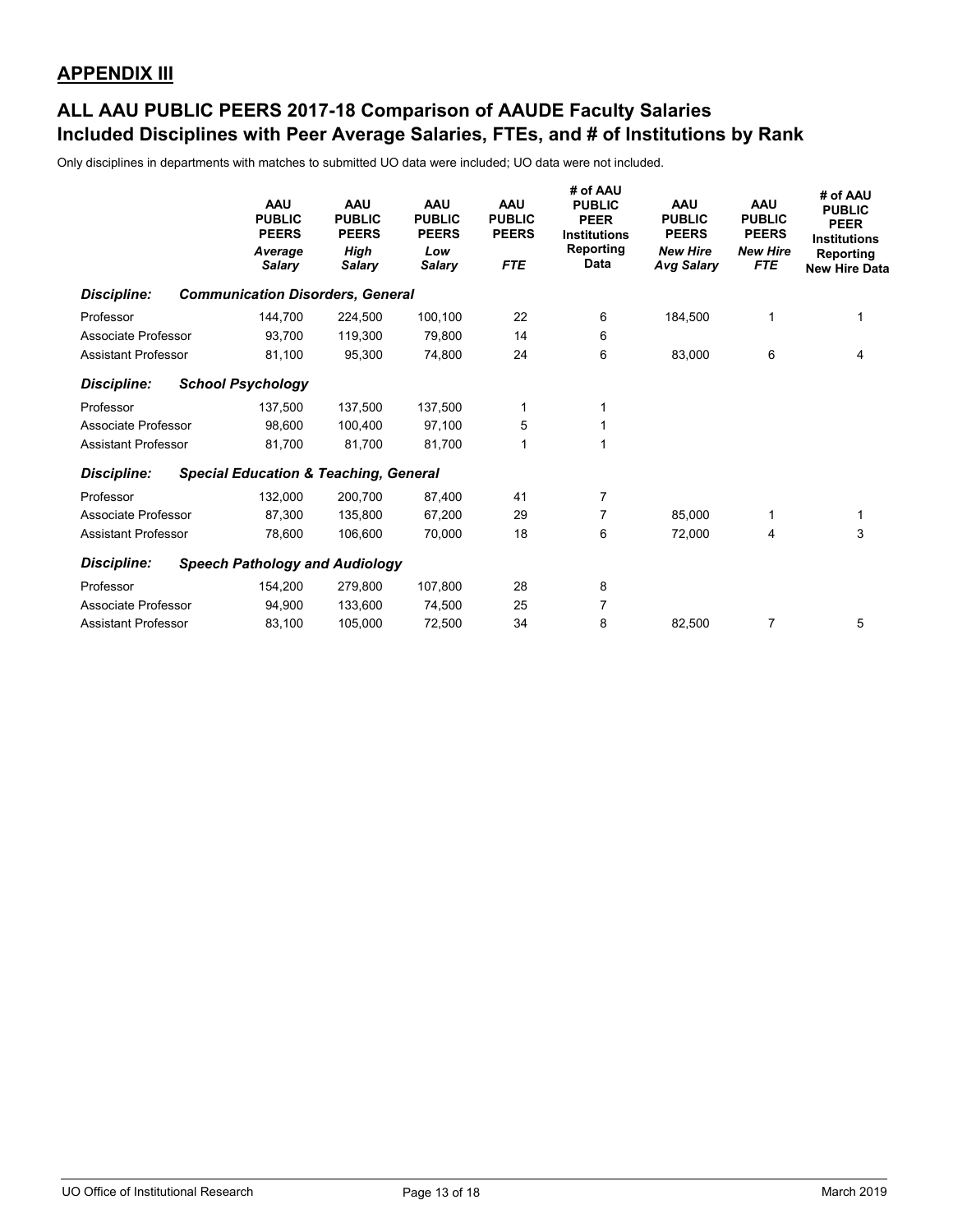### **Included Disciplines with Peer Average Salaries, FTEs, and # of Institutions by Rank ALL AAU PUBLIC PEERS 2017-18 Comparison of AAUDE Faculty Salaries**

|                                      |                   | <b>AAU</b><br><b>PUBLIC</b><br><b>PEERS</b><br>Average<br>Salary | <b>AAU</b><br><b>PUBLIC</b><br><b>PEERS</b><br><b>High</b><br><b>Salary</b> | AAU<br><b>PUBLIC</b><br><b>PEERS</b><br>Low<br><b>Salary</b> | AAU<br><b>PUBLIC</b><br><b>PEERS</b><br><b>FTE</b> | # of AAU<br><b>PUBLIC</b><br><b>PEER</b><br><b>Institutions</b><br>Reporting<br>Data | AAU<br><b>PUBLIC</b><br><b>PEERS</b><br><b>New Hire</b><br>Avg Salary | AAU<br><b>PUBLIC</b><br><b>PEERS</b><br><b>New Hire</b><br>FTE | # of AAU<br><b>PUBLIC</b><br><b>PEER</b><br><b>Institutions</b><br>Reporting<br><b>New Hire Data</b> |
|--------------------------------------|-------------------|------------------------------------------------------------------|-----------------------------------------------------------------------------|--------------------------------------------------------------|----------------------------------------------------|--------------------------------------------------------------------------------------|-----------------------------------------------------------------------|----------------------------------------------------------------|------------------------------------------------------------------------------------------------------|
| <b>Lundquist College of Business</b> |                   |                                                                  |                                                                             |                                                              |                                                    |                                                                                      |                                                                       |                                                                |                                                                                                      |
| <b>BUSINESS ADMINISTRATION</b>       |                   |                                                                  |                                                                             |                                                              |                                                    |                                                                                      |                                                                       |                                                                |                                                                                                      |
| <b>Discipline:</b>                   | <b>Accounting</b> |                                                                  |                                                                             |                                                              |                                                    |                                                                                      |                                                                       |                                                                |                                                                                                      |
| Professor                            |                   | 253,300                                                          | 445,000                                                                     | 145,300                                                      | 90                                                 | 16                                                                                   |                                                                       |                                                                |                                                                                                      |
| Associate Professor                  |                   | 211,400                                                          | 267,100                                                                     | 64,500                                                       | 72                                                 | 16                                                                                   | 229,500                                                               | 2                                                              | 2                                                                                                    |
| <b>Assistant Professor</b>           |                   | 208,800                                                          | 227,100                                                                     | 149,400                                                      | 111                                                | 16                                                                                   | 214,900                                                               | 14                                                             | 5                                                                                                    |
| Instructor                           |                   | 215,000                                                          | 215,000                                                                     | 215,000                                                      | $\overline{2}$                                     | 1                                                                                    |                                                                       |                                                                |                                                                                                      |
| <b>Discipline:</b>                   |                   | <b>Business Administration, Management &amp; Operations</b>      |                                                                             |                                                              |                                                    |                                                                                      |                                                                       |                                                                |                                                                                                      |
| Professor                            |                   | 259,900                                                          | 454,500                                                                     | 113,000                                                      | 344                                                | 24                                                                                   | 250,000                                                               | 2                                                              | 2                                                                                                    |
| Associate Professor                  |                   | 196,500                                                          | 295,000                                                                     | 91,200                                                       | 254                                                | 24                                                                                   | 201,400                                                               | 6                                                              | 6                                                                                                    |
| <b>Assistant Professor</b>           |                   | 177,000                                                          | 252,800                                                                     | 97,400                                                       | 282                                                | 24                                                                                   | 172,900                                                               | 42                                                             | 19                                                                                                   |
| <b>Discipline:</b>                   |                   | <b>Business/Commerce, General</b>                                |                                                                             |                                                              |                                                    |                                                                                      |                                                                       |                                                                |                                                                                                      |
| Professor                            |                   | 239,300                                                          | 435,000                                                                     | 105,800                                                      | 140                                                | 6                                                                                    | 228,500                                                               | 3                                                              | 3                                                                                                    |
| Associate Professor                  |                   | 187,000                                                          | 253,500                                                                     | 89,900                                                       | 89                                                 | 6                                                                                    | 193,000                                                               | 5                                                              | 3                                                                                                    |
| <b>Assistant Professor</b>           |                   | 176,400                                                          | 236,800                                                                     | 100,000                                                      | 106                                                | 6                                                                                    | 167,600                                                               | 17                                                             | 5                                                                                                    |
| <b>Discipline:</b>                   |                   | <b>Finance, General</b>                                          |                                                                             |                                                              |                                                    |                                                                                      |                                                                       |                                                                |                                                                                                      |
| Professor                            |                   | 265,400                                                          | 531,600                                                                     | 61,600                                                       | 105                                                | 16                                                                                   | 289,800                                                               | 2                                                              | 2                                                                                                    |
| Associate Professor                  |                   | 217,300                                                          | 294,900                                                                     | 100,100                                                      | 66                                                 | 15                                                                                   | 265,000                                                               | 1                                                              | 1                                                                                                    |
| <b>Assistant Professor</b>           |                   | 212,400                                                          | 245,000                                                                     | 161,500                                                      | 95                                                 | 16                                                                                   | 220,400                                                               | 12                                                             | 8                                                                                                    |
| Instructor                           |                   | 225,000                                                          | 225,000                                                                     | 225,000                                                      | $\mathbf{1}$                                       | 1                                                                                    | 225,000                                                               | 1                                                              | 1                                                                                                    |
| <b>Discipline:</b>                   |                   | Human Resource Management/Personnel Administration, General      |                                                                             |                                                              |                                                    |                                                                                      |                                                                       |                                                                |                                                                                                      |
| Professor                            |                   | 271,600                                                          | 457,900                                                                     | 143,800                                                      | 10                                                 | 1                                                                                    |                                                                       |                                                                |                                                                                                      |
| Associate Professor                  |                   | 190,100                                                          | 206,000                                                                     | 173,600                                                      | 8                                                  | 1                                                                                    | 195,000                                                               | 1                                                              | 1                                                                                                    |
| <b>Assistant Professor</b>           |                   | 158,100                                                          | 164,800                                                                     | 147,500                                                      | 3                                                  | 1                                                                                    | 162,000                                                               | 1                                                              | 1                                                                                                    |
| Instructor                           |                   | 162,000                                                          | 162,000                                                                     | 162,000                                                      | $\mathbf{1}$                                       | 1                                                                                    |                                                                       |                                                                |                                                                                                      |
| <b>Discipline:</b>                   |                   | <b>Management Science, General</b>                               |                                                                             |                                                              |                                                    |                                                                                      |                                                                       |                                                                |                                                                                                      |
| Professor                            |                   |                                                                  | 241,100 315,500                                                             | 168,500                                                      | 20                                                 | 3                                                                                    |                                                                       |                                                                |                                                                                                      |
| Associate Professor                  |                   | 183,100                                                          | 220,700                                                                     | 131,300                                                      | 19                                                 | 3                                                                                    |                                                                       |                                                                |                                                                                                      |
| <b>Assistant Professor</b>           |                   | 175,200                                                          | 190,000                                                                     | 160,000                                                      | $16\,$                                             | 3                                                                                    | 171,700                                                               | 3                                                              | 3                                                                                                    |
| <b>Discipline:</b>                   |                   | <b>Marketing/Marketing Management, General</b>                   |                                                                             |                                                              |                                                    |                                                                                      |                                                                       |                                                                |                                                                                                      |
| Professor                            |                   | 235,600                                                          | 401,600                                                                     | 133,800                                                      | 84                                                 | 14                                                                                   |                                                                       |                                                                |                                                                                                      |
| Associate Professor                  |                   | 182,500                                                          | 247,700                                                                     | 112,100                                                      | 45                                                 | 14                                                                                   | 194,800                                                               | 2                                                              | 2                                                                                                    |
| Assistant Professor                  |                   | 167,800                                                          | 205,000                                                                     | 141,400                                                      | 58                                                 | 14                                                                                   | 172,000                                                               | 8                                                              | 5                                                                                                    |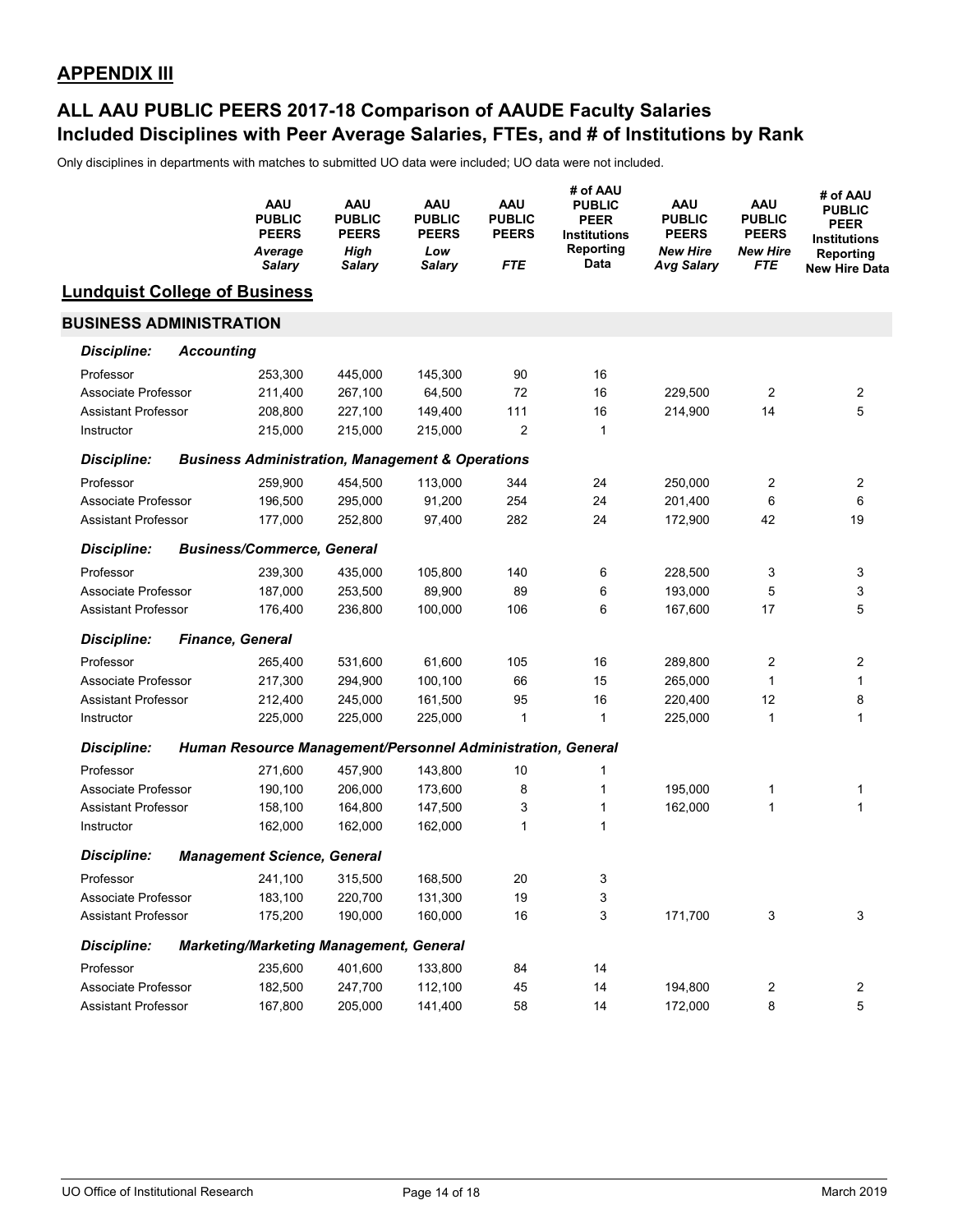### **Included Disciplines with Peer Average Salaries, FTEs, and # of Institutions by Rank ALL AAU PUBLIC PEERS 2017-18 Comparison of AAUDE Faculty Salaries**

|                                       |                     | AAU<br><b>PUBLIC</b><br><b>PEERS</b><br>Average<br>Salary | <b>AAU</b><br><b>PUBLIC</b><br><b>PEERS</b><br>High<br><b>Salary</b> | <b>AAU</b><br><b>PUBLIC</b><br><b>PEERS</b><br>Low<br><b>Salary</b> | <b>AAU</b><br><b>PUBLIC</b><br><b>PEERS</b><br>FTE | # of AAU<br><b>PUBLIC</b><br><b>PEER</b><br><b>Institutions</b><br>Reporting<br>Data | <b>AAU</b><br><b>PUBLIC</b><br><b>PEERS</b><br><b>New Hire</b><br><b>Avg Salary</b> | AAU<br><b>PUBLIC</b><br><b>PEERS</b><br><b>New Hire</b><br>FTE | # of AAU<br><b>PUBLIC</b><br><b>PEER</b><br><b>Institutions</b><br>Reporting<br><b>New Hire Data</b> |
|---------------------------------------|---------------------|-----------------------------------------------------------|----------------------------------------------------------------------|---------------------------------------------------------------------|----------------------------------------------------|--------------------------------------------------------------------------------------|-------------------------------------------------------------------------------------|----------------------------------------------------------------|------------------------------------------------------------------------------------------------------|
| <b>Robert D. Clark Honors College</b> |                     |                                                           |                                                                      |                                                                     |                                                    |                                                                                      |                                                                                     |                                                                |                                                                                                      |
| <b>Faculty Discipline: Biology</b>    |                     |                                                           |                                                                      |                                                                     |                                                    |                                                                                      |                                                                                     |                                                                |                                                                                                      |
| <b>Discipline:</b>                    | <b>Biochemistry</b> |                                                           |                                                                      |                                                                     |                                                    |                                                                                      |                                                                                     |                                                                |                                                                                                      |
| Professor                             |                     | 155,800                                                   | 343,400                                                              | 86,500                                                              | 246                                                | 8                                                                                    | 175,000                                                                             | 3                                                              | 1                                                                                                    |
| Associate Professor                   |                     | 97,400                                                    | 192,000                                                              | 67,100                                                              | 111                                                | 7                                                                                    |                                                                                     |                                                                |                                                                                                      |
| <b>Assistant Professor</b>            |                     | 86,200                                                    | 100,000                                                              | 74,500                                                              | 102                                                | $\overline{7}$                                                                       | 88,700                                                                              | 15                                                             | 5                                                                                                    |
| <b>Discipline:</b>                    |                     | <b>Biology, General</b>                                   |                                                                      |                                                                     |                                                    |                                                                                      |                                                                                     |                                                                |                                                                                                      |
| Professor                             |                     | 152,100                                                   | 315,600                                                              | 86,600                                                              | 556                                                | 17                                                                                   | 158,600                                                                             | 14                                                             | 5                                                                                                    |
| Associate Professor                   |                     | 97,600                                                    | 161,300                                                              | 61,700                                                              | 302                                                | 17                                                                                   | 122,000                                                                             | $\overline{2}$                                                 | 1                                                                                                    |
| Assistant Professor                   |                     | 89,700                                                    | 133,900                                                              | 71,400                                                              | 204                                                | 17                                                                                   | 84,500                                                                              | 22                                                             | 9                                                                                                    |
| <b>Discipline:</b>                    |                     | <b>Botany/Plant Biology</b>                               |                                                                      |                                                                     |                                                    |                                                                                      |                                                                                     |                                                                |                                                                                                      |
| Professor                             |                     | 135,100                                                   | 242,500                                                              | 97,100                                                              | 82                                                 | 5                                                                                    | 195,000                                                                             | $\overline{2}$                                                 | 1                                                                                                    |
| Associate Professor                   |                     | 104,300                                                   | 151,200                                                              | 82,100                                                              | 26                                                 | 5                                                                                    |                                                                                     |                                                                |                                                                                                      |
| <b>Assistant Professor</b>            |                     | 82,900                                                    | 98,100                                                               | 75,000                                                              | 38                                                 | 5                                                                                    | 80,900                                                                              | $\overline{c}$                                                 | 1                                                                                                    |
| <b>Discipline:</b>                    | <b>Ecology</b>      |                                                           |                                                                      |                                                                     |                                                    |                                                                                      |                                                                                     |                                                                |                                                                                                      |
| Professor                             |                     | 136,800                                                   | 251,400                                                              | 96,900                                                              | 112                                                | 5                                                                                    | 117,000                                                                             | 2                                                              | 1                                                                                                    |
| Associate Professor                   |                     | 102,900                                                   | 137,000                                                              | 89,900                                                              | 50                                                 | 5                                                                                    |                                                                                     |                                                                |                                                                                                      |
| <b>Assistant Professor</b>            |                     | 82,000                                                    | 112,800                                                              | 78,100                                                              | 46                                                 | 5                                                                                    | 81,000                                                                              | 2                                                              | 1                                                                                                    |
| <b>Discipline:</b>                    |                     | <b>Evolutionary Biology</b>                               |                                                                      |                                                                     |                                                    |                                                                                      |                                                                                     |                                                                |                                                                                                      |
| Professor                             |                     | 156,300                                                   | 264,600                                                              | 97,300                                                              | 48                                                 | 1                                                                                    |                                                                                     |                                                                |                                                                                                      |
| Associate Professor                   |                     | 98,900                                                    | 115,900                                                              | 78,500                                                              | 12                                                 | 1                                                                                    |                                                                                     |                                                                |                                                                                                      |
| <b>Assistant Professor</b>            |                     | 87,500                                                    | 87,500                                                               | 87,500                                                              | 2                                                  | $\mathbf{1}$                                                                         |                                                                                     |                                                                |                                                                                                      |
| <b>Discipline:</b>                    |                     | <b>Marine Biology &amp; Biological Oceanography</b>       |                                                                      |                                                                     |                                                    |                                                                                      |                                                                                     |                                                                |                                                                                                      |
| Professor                             |                     | 171,000                                                   | 326,800                                                              | 118,800                                                             | 32                                                 | 1                                                                                    |                                                                                     |                                                                |                                                                                                      |
| Associate Professor                   |                     | 105,200                                                   | 112,900                                                              | 96,200                                                              | 10                                                 | 1                                                                                    |                                                                                     |                                                                |                                                                                                      |
| <b>Assistant Professor</b>            |                     | 98,200                                                    | 98,200                                                               | 98,200                                                              | $\overline{2}$                                     | 1                                                                                    |                                                                                     |                                                                |                                                                                                      |
| <b>Discipline:</b>                    |                     | <b>Microbiology, General</b>                              |                                                                      |                                                                     |                                                    |                                                                                      |                                                                                     |                                                                |                                                                                                      |
| Professor                             |                     | 155,600                                                   | 313,900                                                              | 104,600                                                             | 58                                                 | 4                                                                                    |                                                                                     |                                                                |                                                                                                      |
| Associate Professor                   |                     | 91,200                                                    | 116,200                                                              | 88,200                                                              | 20                                                 | 4                                                                                    |                                                                                     |                                                                |                                                                                                      |
| <b>Assistant Professor</b>            |                     | 90,600                                                    | 104,900                                                              | 80,200                                                              | 28                                                 | 4                                                                                    |                                                                                     |                                                                |                                                                                                      |
| <b>Discipline:</b>                    |                     | <b>Molecular Biology</b>                                  |                                                                      |                                                                     |                                                    |                                                                                      |                                                                                     |                                                                |                                                                                                      |
| Professor                             |                     | 148,500                                                   | 315,600                                                              | 90,400                                                              | 112                                                | 4                                                                                    |                                                                                     |                                                                |                                                                                                      |
| Associate Professor                   |                     | 99,000                                                    | 136,500                                                              | 68,600                                                              | 66                                                 | 4                                                                                    |                                                                                     |                                                                |                                                                                                      |
| <b>Assistant Professor</b>            |                     | 88,600                                                    | 104,700                                                              | 72,700                                                              | 42                                                 | 4                                                                                    | 83,000                                                                              | 4                                                              | 2                                                                                                    |
| <b>Discipline:</b>                    |                     | Zoology, General                                          |                                                                      |                                                                     |                                                    |                                                                                      |                                                                                     |                                                                |                                                                                                      |
| Professor                             |                     | 122,400                                                   | 185,900                                                              | 77,200                                                              | 64                                                 | 3                                                                                    |                                                                                     |                                                                |                                                                                                      |
| Associate Professor                   |                     | 95,600                                                    | 111,300                                                              | 75,900                                                              | 28                                                 | 3                                                                                    |                                                                                     |                                                                |                                                                                                      |
| Assistant Professor                   |                     | 84,900                                                    | 92,100                                                               | 81,200                                                              | 26                                                 | 3                                                                                    |                                                                                     |                                                                |                                                                                                      |
|                                       |                     |                                                           |                                                                      |                                                                     |                                                    |                                                                                      |                                                                                     |                                                                |                                                                                                      |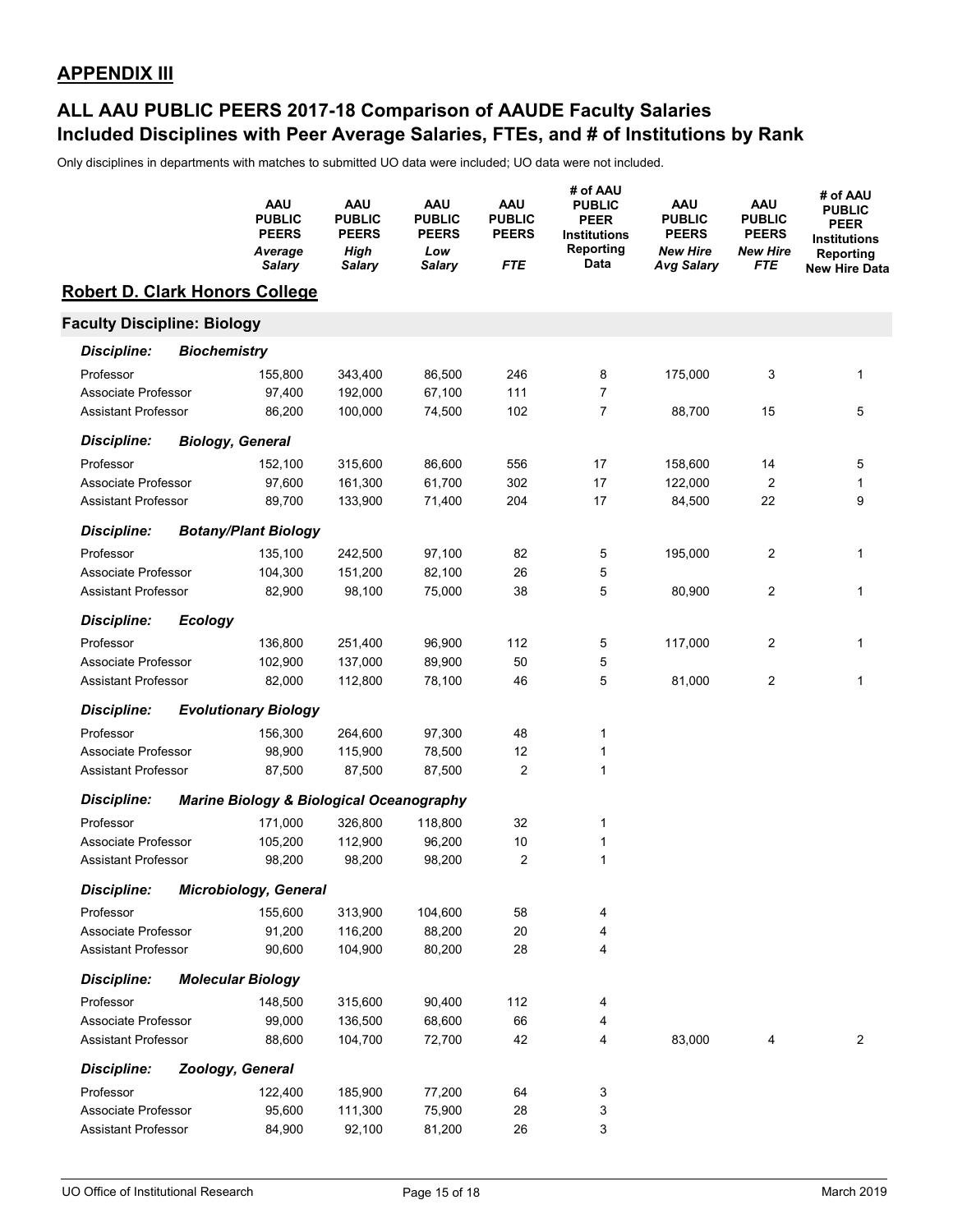### **Included Disciplines with Peer Average Salaries, FTEs, and # of Institutions by Rank ALL AAU PUBLIC PEERS 2017-18 Comparison of AAUDE Faculty Salaries**

|                                       |                | <b>AAU</b><br><b>PUBLIC</b><br><b>PEERS</b><br>Average<br><b>Salary</b> | AAU<br><b>PUBLIC</b><br><b>PEERS</b><br>High<br><b>Salary</b> | AAU<br><b>PUBLIC</b><br><b>PEERS</b><br>Low<br><b>Salary</b> | AAU<br><b>PUBLIC</b><br><b>PEERS</b><br>FTE | # of AAU<br><b>PUBLIC</b><br><b>PEER</b><br><b>Institutions</b><br>Reporting<br>Data | <b>AAU</b><br><b>PUBLIC</b><br><b>PEERS</b><br><b>New Hire</b><br>Avg Salary | <b>AAU</b><br><b>PUBLIC</b><br><b>PEERS</b><br><b>New Hire</b><br>FTE | # of AAU<br><b>PUBLIC</b><br><b>PEER</b><br><b>Institutions</b><br>Reporting<br><b>New Hire Data</b> |
|---------------------------------------|----------------|-------------------------------------------------------------------------|---------------------------------------------------------------|--------------------------------------------------------------|---------------------------------------------|--------------------------------------------------------------------------------------|------------------------------------------------------------------------------|-----------------------------------------------------------------------|------------------------------------------------------------------------------------------------------|
| <b>Faculty Discipline: Geology</b>    |                |                                                                         |                                                               |                                                              |                                             |                                                                                      |                                                                              |                                                                       |                                                                                                      |
| <b>Discipline:</b>                    | Geology        |                                                                         |                                                               |                                                              |                                             |                                                                                      |                                                                              |                                                                       |                                                                                                      |
| Professor                             |                | 142,600                                                                 | 293,500                                                       | 80,700                                                       | 714                                         | 31                                                                                   | 149,300                                                                      | 6                                                                     | 3                                                                                                    |
| Associate Professor                   |                | 98,700                                                                  | 168,600                                                       | 63,200                                                       | 246                                         | 28                                                                                   | 99,700                                                                       | 8                                                                     | 3                                                                                                    |
| <b>Assistant Professor</b>            |                | 84,300                                                                  | 113,900                                                       | 64,600                                                       | 198                                         | 30                                                                                   | 85,500                                                                       | 14                                                                    | $\overline{7}$                                                                                       |
| <b>Faculty Discipline: History</b>    |                |                                                                         |                                                               |                                                              |                                             |                                                                                      |                                                                              |                                                                       |                                                                                                      |
| <b>Discipline:</b>                    |                | <b>American History</b>                                                 |                                                               |                                                              |                                             |                                                                                      |                                                                              |                                                                       |                                                                                                      |
| Professor                             |                | 132,000                                                                 | 166,000                                                       | 98,000                                                       | 34                                          | 1                                                                                    |                                                                              |                                                                       |                                                                                                      |
| Associate Professor                   |                | 99,100                                                                  | 127,800                                                       | 83,500                                                       | 22                                          | 1                                                                                    |                                                                              |                                                                       |                                                                                                      |
| <b>Assistant Professor</b>            |                | 82,300                                                                  | 86,700                                                        | 77,900                                                       | 4                                           | $\mathbf{1}$                                                                         |                                                                              |                                                                       |                                                                                                      |
| <b>Discipline:</b>                    |                | <b>European History</b>                                                 |                                                               |                                                              |                                             |                                                                                      |                                                                              |                                                                       |                                                                                                      |
| Associate Professor                   |                | 110,400                                                                 | 110,400                                                       | 110,400                                                      | 2                                           | 1                                                                                    |                                                                              |                                                                       |                                                                                                      |
| <b>Discipline:</b>                    |                | <b>History, General</b>                                                 |                                                               |                                                              |                                             |                                                                                      |                                                                              |                                                                       |                                                                                                      |
| Professor                             |                | 141,100                                                                 | 340,100                                                       | 64,100                                                       | 1,006                                       | 31                                                                                   | 160,400                                                                      | 14                                                                    | 5                                                                                                    |
| Associate Professor                   |                | 93,900                                                                  | 170,700                                                       | 46,200                                                       | 830                                         | 31                                                                                   | 107,000                                                                      | 18                                                                    | 8                                                                                                    |
| <b>Assistant Professor</b>            |                | 75,200                                                                  | 119,200                                                       | 47,900                                                       | 304                                         | 31                                                                                   | 79,400                                                                       | 28                                                                    | 11                                                                                                   |
| <b>Faculty Discipline: Literature</b> |                |                                                                         |                                                               |                                                              |                                             |                                                                                      |                                                                              |                                                                       |                                                                                                      |
| <b>Discipline:</b>                    |                | American Literature (U.S.)                                              |                                                               |                                                              |                                             |                                                                                      |                                                                              |                                                                       |                                                                                                      |
| Professor                             |                | 105,700                                                                 | 148,900                                                       | 84,200                                                       | 14                                          | 1                                                                                    | 92,000                                                                       | 2                                                                     | 1                                                                                                    |
| Associate Professor                   |                | 83,400                                                                  | 108,600                                                       | 56,400                                                       | 14                                          | 1                                                                                    |                                                                              |                                                                       |                                                                                                      |
| <b>Assistant Professor</b>            |                | 70,000                                                                  | 77,200                                                        | 60,700                                                       | 10                                          | $\mathbf{1}$                                                                         |                                                                              |                                                                       |                                                                                                      |
| <b>Discipline:</b>                    |                | <b>Comparative Literature</b>                                           |                                                               |                                                              |                                             |                                                                                      |                                                                              |                                                                       |                                                                                                      |
| Professor                             |                | 152,700                                                                 | 342,300                                                       | 90,500                                                       | 146                                         | 14                                                                                   | 143,300                                                                      | 2                                                                     | 1                                                                                                    |
| Associate Professor                   |                | 90,300                                                                  | 155,200                                                       | 56,200                                                       | 114                                         | 14                                                                                   | 90,900                                                                       | 6                                                                     | 3                                                                                                    |
| <b>Assistant Professor</b>            |                | 75,400                                                                  | 104,000                                                       | 63,800                                                       | 66                                          | 13                                                                                   | 104,000                                                                      | 2                                                                     | 1                                                                                                    |
| <b>Discipline:</b>                    | <b>English</b> |                                                                         |                                                               |                                                              |                                             |                                                                                      |                                                                              |                                                                       |                                                                                                      |
| Professor                             |                | 131,700                                                                 | 313,700                                                       | 74,000                                                       | 1,178                                       | 31                                                                                   | 157,500                                                                      | 12                                                                    | 6                                                                                                    |
| Associate Professor                   |                | 90,200                                                                  | 238,000                                                       | 50,100                                                       | 1,016                                       | 31                                                                                   | 104,000                                                                      | 18                                                                    | 8                                                                                                    |
| <b>Assistant Professor</b>            |                | 73,800                                                                  | 110,000                                                       | 59,500                                                       | 372                                         | 31                                                                                   | 72,700                                                                       | 48                                                                    | 16                                                                                                   |
| <b>Faculty Discipline: Rhetoric</b>   |                |                                                                         |                                                               |                                                              |                                             |                                                                                      |                                                                              |                                                                       |                                                                                                      |
| <b>Discipline:</b>                    |                | <b>Rhetoric and Composition</b>                                         |                                                               |                                                              |                                             |                                                                                      |                                                                              |                                                                       |                                                                                                      |
| Professor                             |                | 141,000                                                                 | 238,000                                                       | 82,100                                                       | 36                                          | 6                                                                                    | 126,000                                                                      | $\mathbf{1}$                                                          | 1                                                                                                    |
| Associate Professor                   |                | 92,700                                                                  | 120,000                                                       | 67,000                                                       | 26                                          | 6                                                                                    |                                                                              |                                                                       |                                                                                                      |
| Assistant Professor                   |                | 79,100                                                                  | 89,800                                                        | 67,900                                                       | 10                                          | 4                                                                                    |                                                                              |                                                                       |                                                                                                      |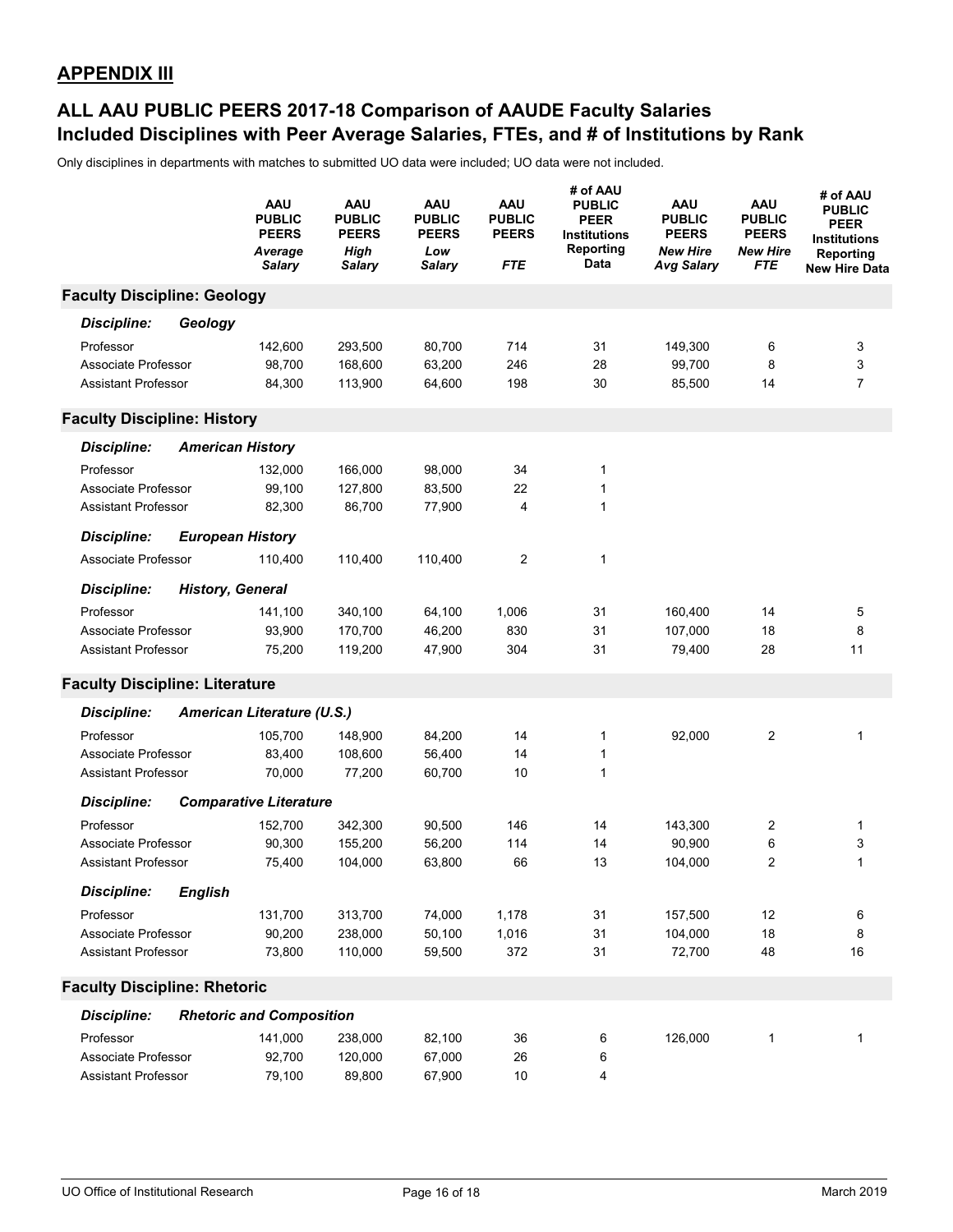### **Included Disciplines with Peer Average Salaries, FTEs, and # of Institutions by Rank ALL AAU PUBLIC PEERS 2017-18 Comparison of AAUDE Faculty Salaries**

|                                               | AAU<br><b>PUBLIC</b><br><b>PEERS</b><br>Average<br><b>Salary</b> | AAU<br><b>PUBLIC</b><br><b>PEERS</b><br>High<br><b>Salary</b> | <b>AAU</b><br><b>PUBLIC</b><br><b>PEERS</b><br>Low<br><b>Salary</b> | <b>AAU</b><br><b>PUBLIC</b><br><b>PEERS</b><br><b>FTE</b> | # of AAU<br><b>PUBLIC</b><br><b>PEER</b><br><b>Institutions</b><br>Reporting<br>Data | AAU<br><b>PUBLIC</b><br><b>PEERS</b><br><b>New Hire</b><br><b>Avg Salary</b> | <b>AAU</b><br><b>PUBLIC</b><br><b>PEERS</b><br><b>New Hire</b><br><b>FTE</b> | # of AAU<br><b>PUBLIC</b><br><b>PEER</b><br><b>Institutions</b><br>Reporting<br><b>New Hire Data</b> |
|-----------------------------------------------|------------------------------------------------------------------|---------------------------------------------------------------|---------------------------------------------------------------------|-----------------------------------------------------------|--------------------------------------------------------------------------------------|------------------------------------------------------------------------------|------------------------------------------------------------------------------|------------------------------------------------------------------------------------------------------|
| <b>Discipline:</b>                            | <b>Speech Communication and Rhetoric</b>                         |                                                               |                                                                     |                                                           |                                                                                      |                                                                              |                                                                              |                                                                                                      |
| Professor                                     | 129,200                                                          | 322,300                                                       | 84,600                                                              | 92                                                        | 15                                                                                   | 125,000                                                                      | $\overline{2}$                                                               | $\overline{c}$                                                                                       |
| Associate Professor                           | 91,100                                                           | 141,700                                                       | 52,100                                                              | 86                                                        | 15                                                                                   | 104,000                                                                      | 1                                                                            | 1                                                                                                    |
| <b>Assistant Professor</b>                    | 78,000                                                           | 96,100                                                        | 60,600                                                              | 73                                                        | 15                                                                                   | 76,300                                                                       | 9                                                                            | 5                                                                                                    |
| <b>School of Journalism and Communication</b> |                                                                  |                                                               |                                                                     |                                                           |                                                                                      |                                                                              |                                                                              |                                                                                                      |
| <b>JOURNALISM &amp; COMMUNICATION</b>         |                                                                  |                                                               |                                                                     |                                                           |                                                                                      |                                                                              |                                                                              |                                                                                                      |
| <b>Discipline:</b>                            | <b>Advertising</b>                                               |                                                               |                                                                     |                                                           |                                                                                      |                                                                              |                                                                              |                                                                                                      |
| Professor                                     | 129,800                                                          | 206,100                                                       | 97,600                                                              | 16                                                        | 4                                                                                    |                                                                              |                                                                              |                                                                                                      |
| Associate Professor                           | 97,400                                                           | 126,000                                                       | 73,400                                                              | 22                                                        | 5                                                                                    |                                                                              |                                                                              |                                                                                                      |
| <b>Assistant Professor</b>                    | 80,900                                                           | 92,300                                                        | 72,000                                                              | 20                                                        | 4                                                                                    | 80,600                                                                       | 3                                                                            | 3                                                                                                    |
| <b>Discipline:</b>                            | <b>Journalism</b>                                                |                                                               |                                                                     |                                                           |                                                                                      |                                                                              |                                                                              |                                                                                                      |
| Professor                                     | 127,900                                                          | 209,800                                                       | 86,800                                                              | 76                                                        | 16                                                                                   | 130,000                                                                      | $\mathbf{1}$                                                                 | $\mathbf{1}$                                                                                         |
| Associate Professor                           | 90,600                                                           | 137,600                                                       | 70,700                                                              | 89                                                        | 17                                                                                   | 95,500                                                                       | $\mathbf 1$                                                                  | 1                                                                                                    |
| <b>Assistant Professor</b>                    | 75,800                                                           | 98,000                                                        | 61,700                                                              | 69                                                        | 16                                                                                   | 76,700                                                                       | 12                                                                           | $\overline{7}$                                                                                       |
| <b>Discipline:</b>                            | Journalism & Mass Communications, Other                          |                                                               |                                                                     |                                                           |                                                                                      |                                                                              |                                                                              |                                                                                                      |
| Professor                                     | 125,700                                                          | 159,500                                                       | 97,100                                                              | 6                                                         | $\overline{2}$                                                                       |                                                                              |                                                                              |                                                                                                      |
| Associate Professor                           | 98,600                                                           | 115,800                                                       | 78,900                                                              | 10                                                        | $\overline{2}$                                                                       | 94,000                                                                       | 1                                                                            | 1                                                                                                    |
| <b>Assistant Professor</b>                    | 80,400                                                           | 96,700                                                        | 71,500                                                              | 6                                                         | 2                                                                                    | 82,000                                                                       | $\overline{2}$                                                               | $\overline{2}$                                                                                       |
| Discipline:                                   | <b>Mass Communications</b>                                       |                                                               |                                                                     |                                                           |                                                                                      |                                                                              |                                                                              |                                                                                                      |
| Professor                                     | 162,400                                                          | 262,500                                                       | 107,700                                                             | 25                                                        | 4                                                                                    |                                                                              |                                                                              |                                                                                                      |
| Associate Professor                           | 103,600                                                          | 135,100                                                       | 81,000                                                              | 9                                                         | 4                                                                                    |                                                                              |                                                                              |                                                                                                      |
| <b>Assistant Professor</b>                    | 82,900                                                           | 100,000                                                       | 74,000                                                              | 11                                                        | 4                                                                                    | 77,300                                                                       | 4                                                                            | 3                                                                                                    |
| <b>School of Law</b>                          |                                                                  |                                                               |                                                                     |                                                           |                                                                                      |                                                                              |                                                                              |                                                                                                      |
| <b>LAW</b>                                    |                                                                  |                                                               |                                                                     |                                                           |                                                                                      |                                                                              |                                                                              |                                                                                                      |
| <b>Discipline:</b><br>Law                     |                                                                  |                                                               |                                                                     |                                                           |                                                                                      |                                                                              |                                                                              |                                                                                                      |
| Professor                                     | 216,500                                                          | 406,800                                                       | 95,200                                                              | 683                                                       | 23                                                                                   | 208,100                                                                      | 7                                                                            | 5                                                                                                    |
| Associate Professor                           | 143,500                                                          | 200,300                                                       | 100,000                                                             | 82                                                        | 16                                                                                   | 129,900                                                                      | 9                                                                            | 3                                                                                                    |
| Assistant Professor                           | 135,300                                                          | 175,400                                                       | 110,000                                                             | 24                                                        | 6                                                                                    |                                                                              |                                                                              |                                                                                                      |